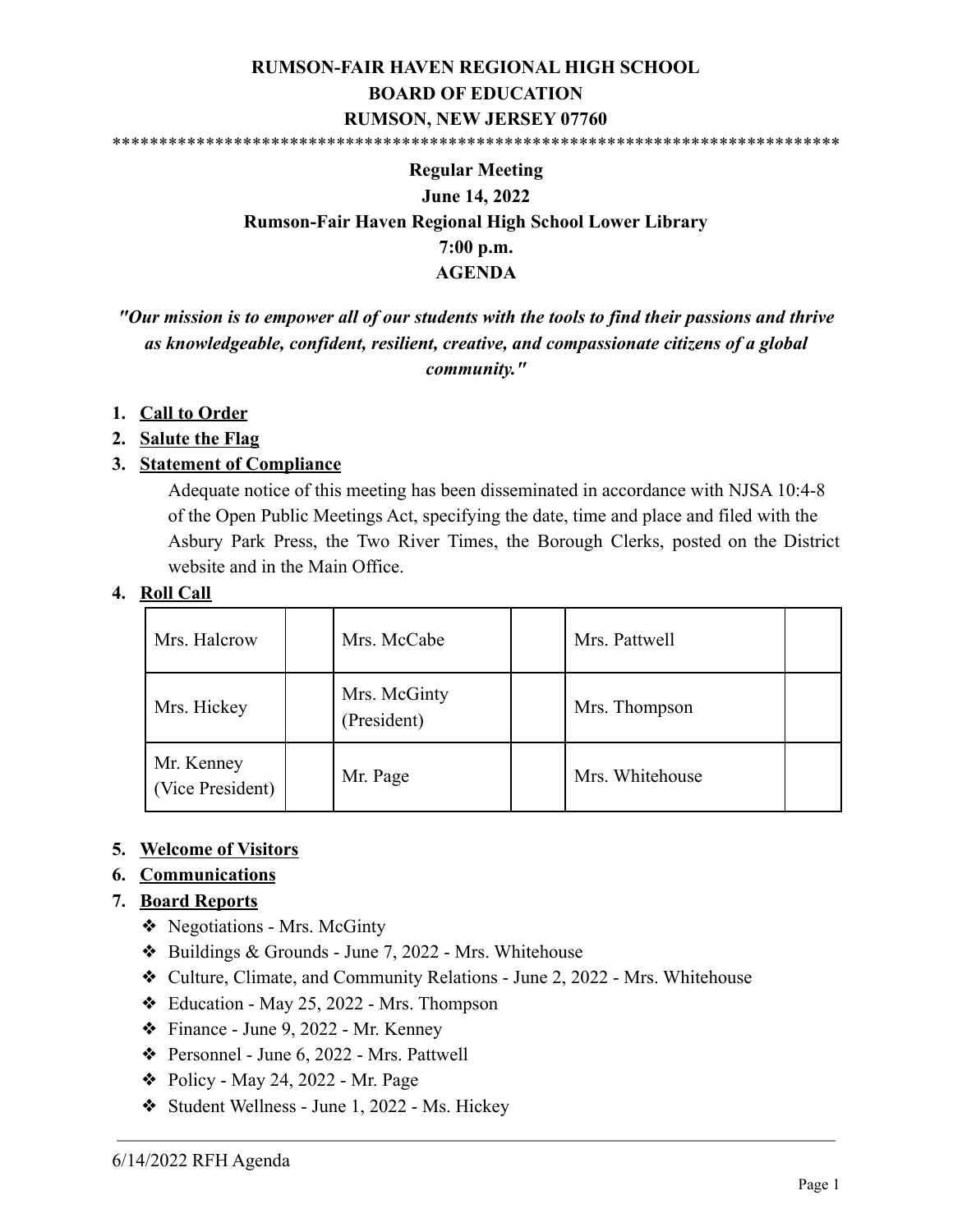❖ Superintendent's Report

## **Enrollment Report**

939 - as of May 31, 2022

- **8. Special Recognition**
- **9. Public Comment on Agenda Items**

## **10. ACTION ITEMS ~ ANNUALAPPOINTMENTS:**

#### **Approval of Annual Organization Motions and Appointments:**

## **Recommend approval of the annual organization motions and appointments for the July 1, 2022-June 30, 2023 school year;**

## **1. Adoption of Existing By-Laws, Policies and Regulations**

BE IT RESOLVED that the Rumson-Fair Haven Regional High School Board of Education re-adopts existing by-laws, policies, and regulations and directs that they be continued in force for the 2022-2023 school year or until modified by Board action.

#### **2. Adoption of Existing Curriculum, Programs and Textbooks**

BE IT RESOLVED that the Rumson-Fair Haven Regional High School Board of Education re-adopts the established curricula, programs and textbooks, aligned with the New Jersey Student Learning Standards per N.J.A.C. 6A and N.J.S.A. 18A.

#### **3. Designation of the Official Newspapers**

BE IT RESOLVED that the Rumson-Fair Haven Regional High School Board of Education designates the Asbury Park Press and the Two River Times as its 2022-2023 newspapers of record for the purpose of notification of Board of Education meeting notices in accordance with Open Public Meetings Law, and the Star Ledger may be used for other notices and advertisements.

## **4. Designated District Appointments**

BE IT RESOLVED that the Rumson-Fair Haven Regional High School Board of Education appoints the following designated District Appointments:

- A. Board Secretary Sean Cranston
- B. Assistant Board Secretary Lorraine Simon
- C. Public Agency Compliance Officer –Sean Cranston
- D. Affirmative Action Officer Seth Herman and Kate Okeson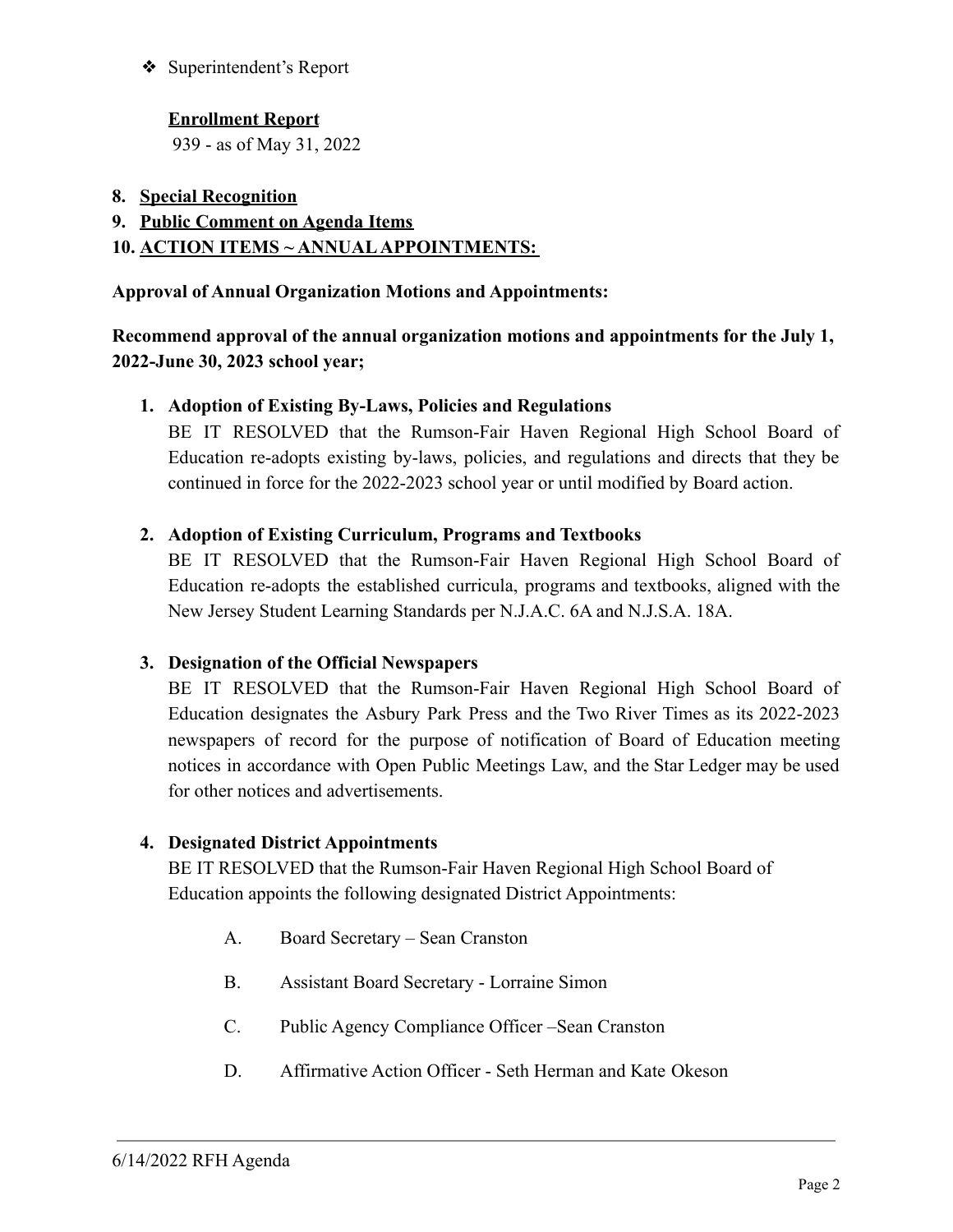| Е. | Section 504 Compliance Officer – Steve Sarles                      |
|----|--------------------------------------------------------------------|
| F. | Right to Know Officer - Robert Romano                              |
| G. | AHERA Officer - Robert Romano                                      |
| Н. | Integrated Pest Management Coordinator – Robert Romano             |
| I. | Indoor Air Quality Officer - Robert Romano                         |
| J. | Chemical Hygiene Officer - Jonathan Pennetti                       |
| K. | Substance Awareness Coordinator - Suzanne Fico                     |
| L. | State Testing Coordinators - Christopher Alworth and S. Fitzgerald |
| M. | Technology Supervisor - Christopher Alworth                        |
| N. | ESEA Coordinators – Christopher Alworth and Sarah Fitzgerald       |
| Ο. | McKinney-Vento Homeless Education Liaison - Noelle Laufer          |
| Р. | District Educational Stability Liaison - Noelle Laufer             |
| Q. | School Safety Specialist - Stephen Sarles (through 8/31/22)        |
| R. | School Safety Specialist - Anthony Giaconia (effective 9/1/2022)   |
| S. | Special Education Coordinator - Noelle Laufer                      |
| T. | Anti-Bullying Coordinator - Stephen Sarles (through 8/31/22)       |
| U. | Anti-Bullying Coordinator - Anthony Giaconia (effective 9/1/2022)  |
| V. | Bilingual/ESL Point of Contact - Seth Herman                       |
| W. | Biliteracy Coordinator - Seth Herman                               |
| Χ. | Data Coordinator - Maryanne Furey                                  |
| Y. | Bridge Year Liaison - Heather Mills Pevonis                        |
| Z. | Custodian of Public Records - Sean Cranston                        |
|    |                                                                    |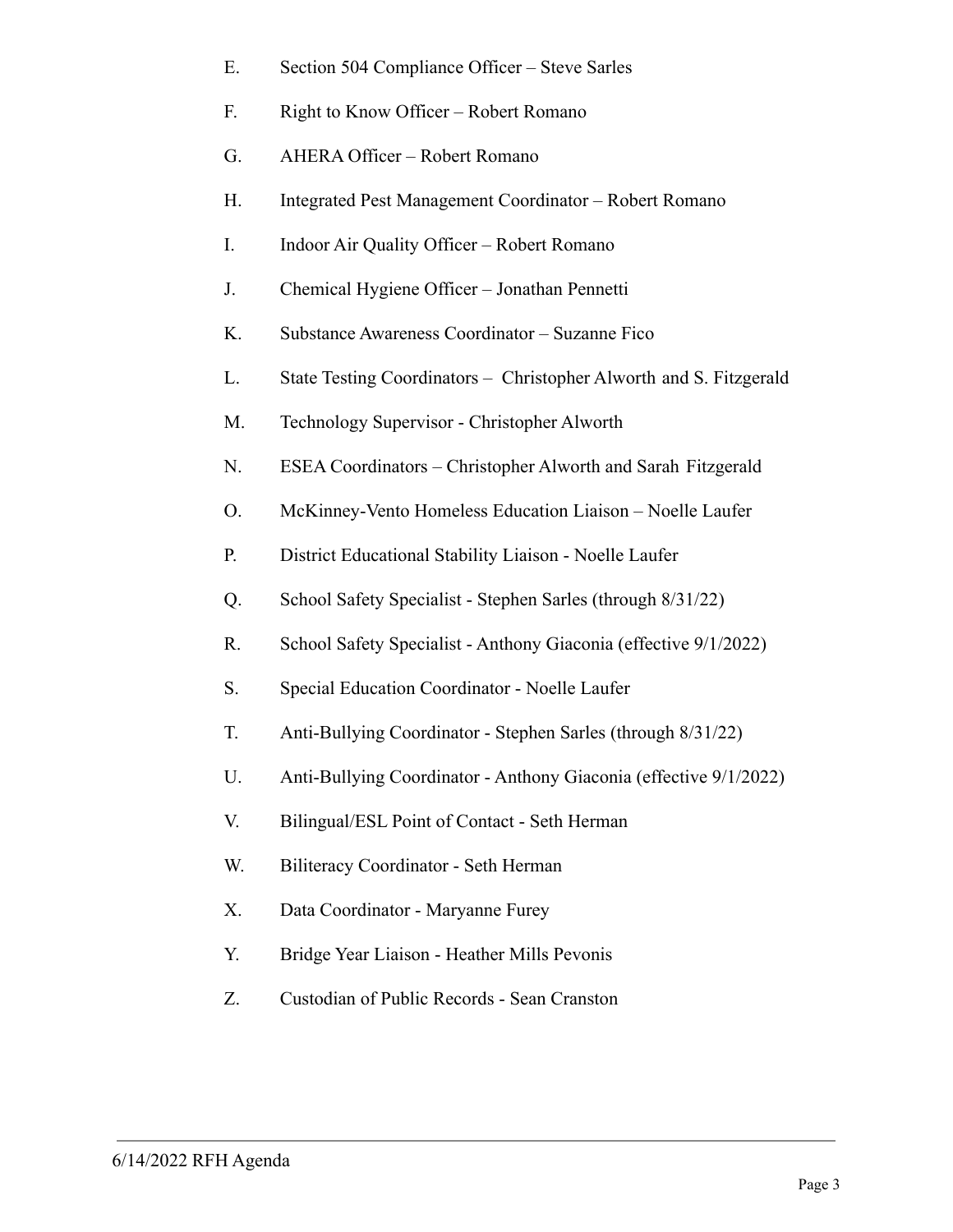## **5. Professional Service Contract Appointments**

BE IT RESOLVED that the Rumson-Fair Haven Regional High School Board of Education awards contracts without competitive bidding for professional services pursuant to N.J.S.A. 18A:18A-5(a)(i) for the period July 1, 2022 through June 30, 2023, or until an appointment of a successor agreement:

- A. Board Attorney: Sciarrillo, Cornell, Merlino, McKeever & Osborne, LLC, \$170 per hour, not to exceed \$150,000
- B. Architect of Record: Spiezle Architectural Group, Inc., \$175 per hour, not to exceed \$15,000. Individual projects may be approved separately.
- C. Bond Counsel: McManimon, Scotland & Baumann, LLC, \$215 per hour, not to exceed \$1,200 Individual projects may be approved separately.
- D. Financial Advisor: Acacia Financial Group, Inc., Continuing Disclosure Fee \$750
- E. Auditor: Holman, Frenia, Allison, P.C.,fiscal year audit June 30, 2023 at an annual cost of \$29,600
- F. School Physician: Seaview Orthopedic and Medical Association, at an annual cost of \$10,000

## **6. Appointment of Insurance Broker of Record**

Recommend approval for continuation of services with Whitboy Inc, dba Alliant Boynton, dba Boyton & Boyton as Insurance Broker of Record for property and casualty, errors and omissions, workers compensation and student accident insurance for a term of one year July 1, 2022 - through June 30, 2023, or until an appointment of a successor agreement**.**

## **7. Appointment of Health Benefit Advisor/Broker of Record**

Recommend approval for continuation of services with Brown and Brown Benefit Advisors as Health Benefit Advisors/Broker for a term of one year July 1, 2022 - through June 30, 2023, or until an appointment of a successor agreement.

- **8. Designation of Legal Depositories of School Funds and Establishment of Signatories** BE IT RESOLVED that the Rumson-Fair Haven Regional High School Board of Education designates the following list of institutions and hereby authorizes the same as legal depositories for school funds for the 2022-2023 school year, and to designate signatories on the various accounts:
	- Wells Fargo Bank Accounts Warrant Account; Payroll Agency Account; Payroll Account; Student Activities/Athletic Activities Account; Unemployment Trust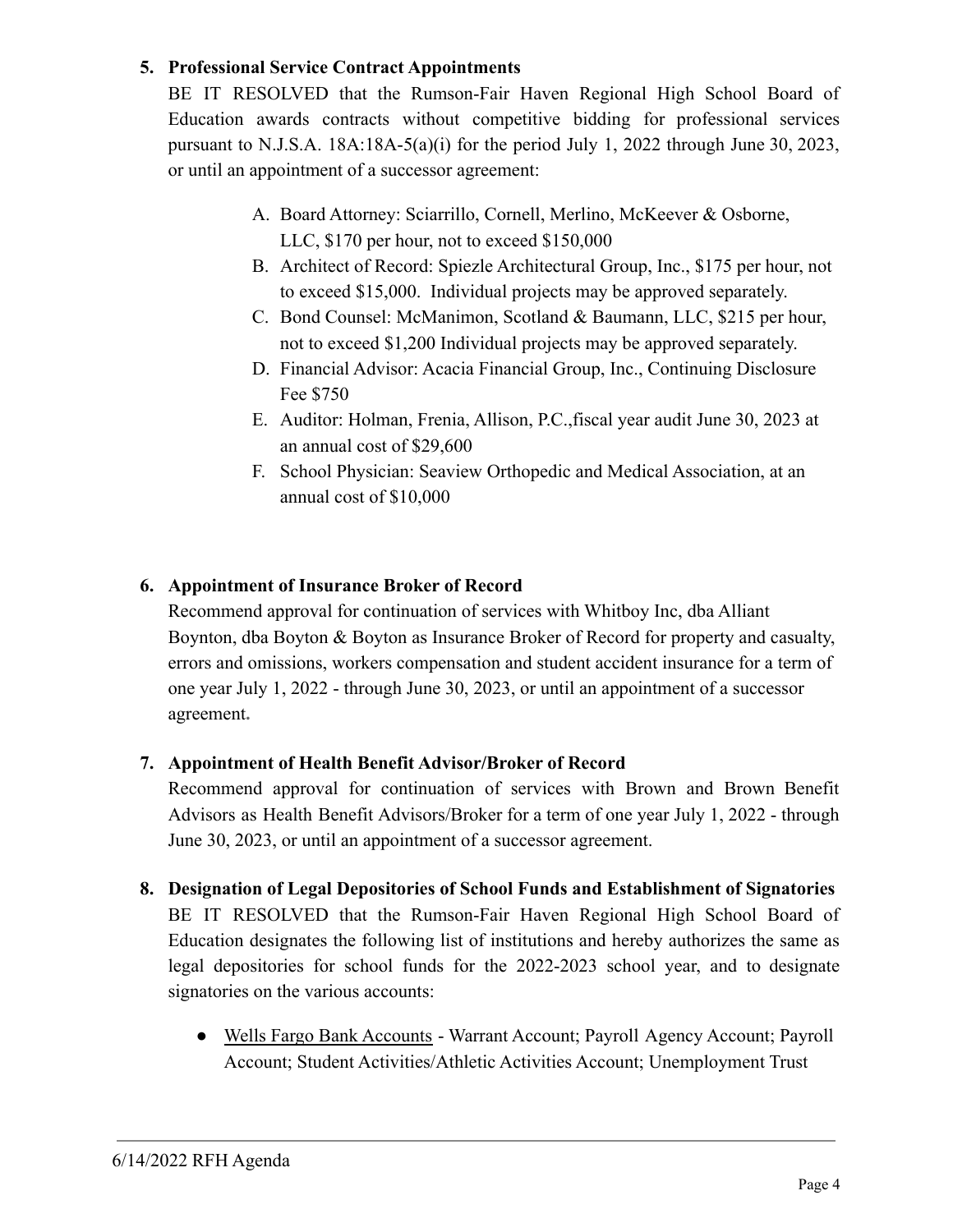Account; Cafeteria Account; Frank W. Baigent Scholarship Account; General Scholarships Account.

- Wells Fargo Account Signatories are as follows:
	- Warrant Account: Board President, Board Secretary, Superintendent (3 required)
	- Payroll Account: Board President, Board Secretary, Superintendent (2 required)
	- Payroll Agency Account: Board Secretary, Superintendent (1 required)
	- Unemployment Checking Account: Board Secretary, Superintendent (1 required)
	- Student Activities/Athletic Account: Board Secretary, Superintendent, Secretary responsible for student Activities, Athletic Director (2 required)
	- Frank Baigent Scholarship Account: Board Secretary, Superintendent (1 required)
	- General Scholarships Account: Board Secretary, Superintendent (1 required)
	- Cafeteria Account: Board Secretary, Superintendent (1 required)
- 1st Constitution Bank Accounts Kaleen Pezzuti Memorial Fund; State of New Jersey Cash Management Fund
- 1st Constitution Account Signatories are as follows:
	- Kaleen Pezzuti Scholarship Account: Board Secretary, Superintendent (1 required)
	- NJ Cash Management Fund: Board Secretary, Superintendent (1 required)

## **9. Approval to Establish Petty Cash Fund**

Recommend the approval of the establishment of a petty cash fund in the amount of \$250, with a maximum check amount of \$75.00 with Business Administrator serving as custodian of the account for the 2022-2023 school year.

# **10. Approval to Re-Adopt District Business Office Standard Operating Procedures Manual**

BE IT RESOLVED that the Rumson-Fair Haven Regional High School Board of Education re-adopts the Business Office Standards Operating Procedures Manual.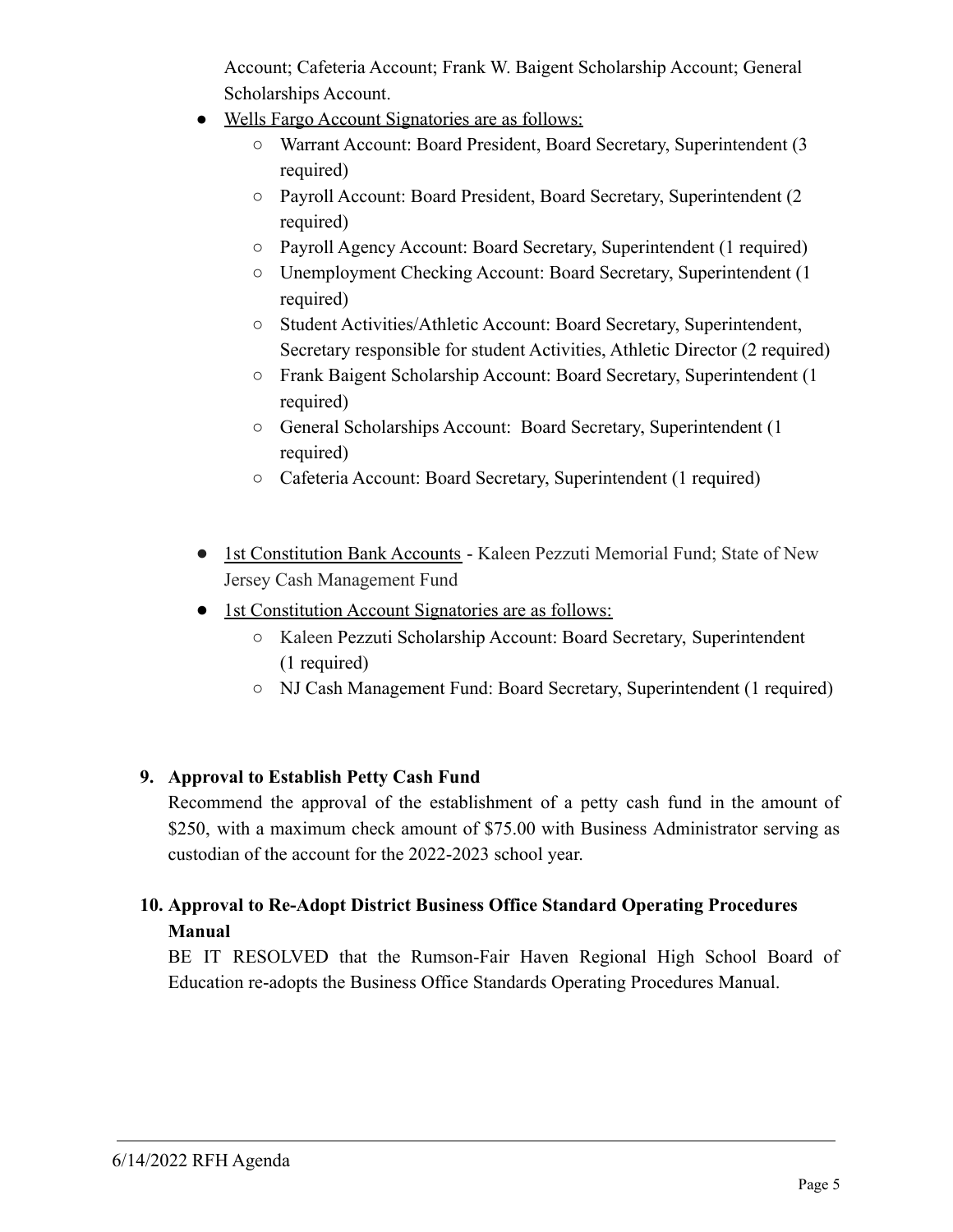#### **11. Approval of Uniform Chart of Accounts for Budget**

Recommend approval of the Uniform Chart of Accounts for New Jersey Public Schools as issued by the NJ Department of Education which conforms to state Generally Accepted Accounting Principles (GAAP). A copy of the chart of accounts is available in the Business Office.

#### **12. Authorization for Payment of Bills Between Board of Education Meetings**

Recommend approval authorizing the Business Administrator to pay bills between Board of Education meetings with Chief School Administrator and Board President approval. The bill list will be ratified by the Board at the next meeting.

#### **13. Transfer of Funds**

In accordance with N.J.S.A. 18A22-8.1, authorize the Chief School Administrator to approve necessary budget transfers between Board of Education meetings, transfers to be reported and ratified by the Board of Education at the next scheduled Board meeting.

## **14. Approval of Procurement of Goods and Services through State Agencies (State Contracts)**

WHEREAS, Title 18A:18A-10 provides that, a board of education, without advertising for bids, or after having rejected all bids obtained pursuant to advertising therefore, by resolution may purchase any goods or services pursuant to a contract or contracts for such goods or services entered into on behalf of the State by the Division of Purchase and Property; and

WHEREAS, the Rumson-Fair Haven Regional High School Board of Education has the need, on a timely basis, to procure goods and services utilizing state contracts; and

WHEREAS, the Rumson-Fair Haven Regional High School Board of Education desires to authorize it's qualified purchasing agent to make any and all purchases necessary to meet the needs of the school district throughout the school year;

NOW THEREFORE, BE IT RESOLVED, that the Rumson-Fair Haven Regional High School Board of Education does hereby authorize the district qualified purchasing agent to make purchases of goods and services entered into on behalf of the State by the Division of Purchase and Property.

#### **15. Approval of Participation in Cooperative Purchasing Consortiums**

Recommend approval for continuation participation in the following cooperative purchasing consortiums for the purchase of supplies, trades, and services 2022-2023 school year:

● Educational Data Services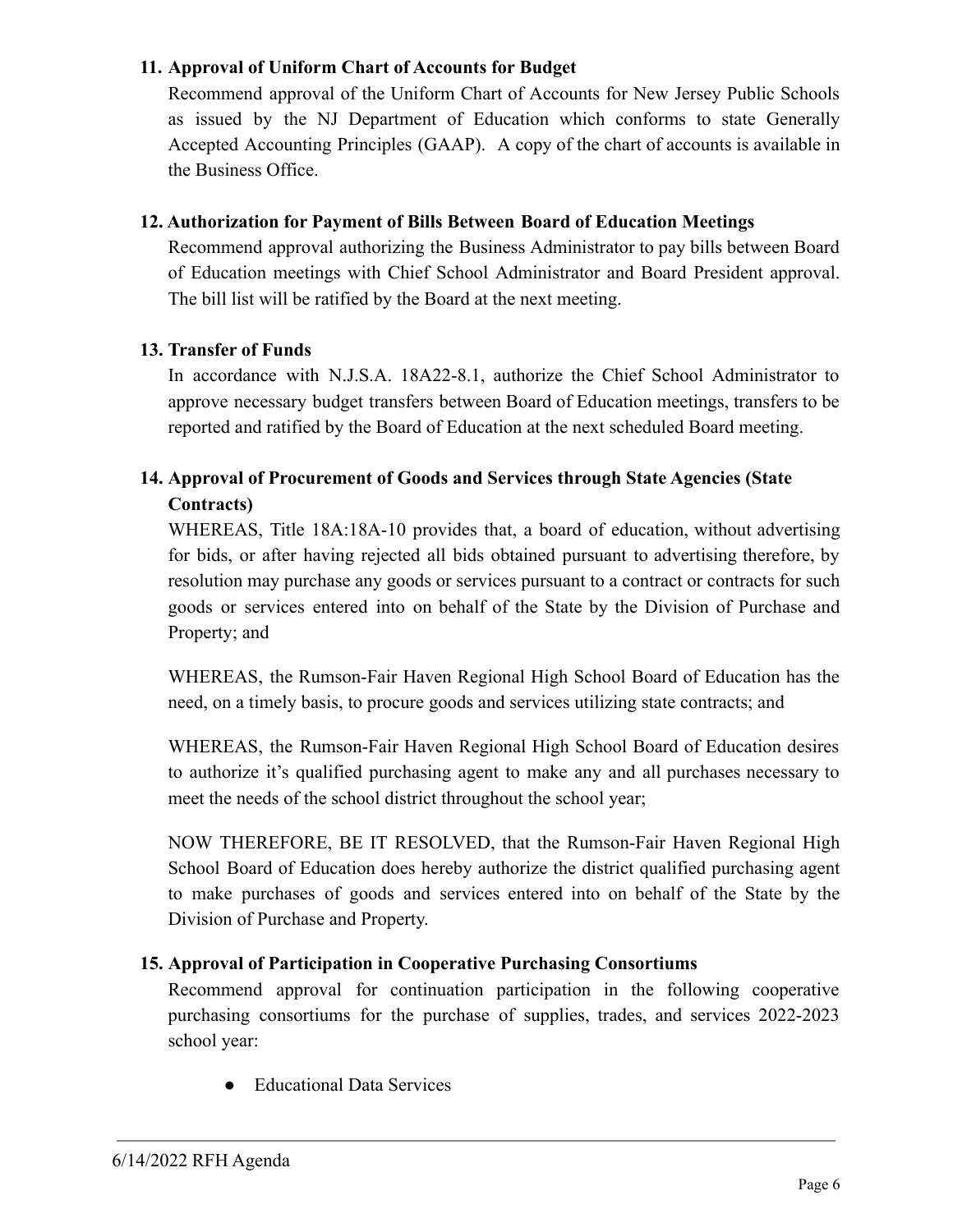- Monmouth-Ocean Educational Services Commission
- Educational Services Commission of New Jersey
- Hunterdon County Educational Services Commission
- NJ Edge.Net

#### **16. Approval of Tax Sheltered Annuity Companies**

Recommend approval for continuation of authorization of payroll deductions for Employees to participate in the following tax sheltered annuity companies:

- Equitable
- VALIC
- Lincoln Investment
- Fidelity Investments

#### **17. Certification of Compensation of Certain Board Employees**

Pursuant to P.L. 2007, c.53 (N.J.S.A. 18A:17-14.4) designate Sean Cranston, Business Administrator/Board Secretary to certify to the N.J. Department of Treasury that all documentation prepared for income tax purposes complies fully with the requirements of the federal and state laws and regulations.

#### **Approve Board Meeting Minutes**

#### **18. Recommend Board approval of the following meeting minutes:**

- May 23, 2022 Regular Meeting Minutes
- May 23, 2022 Executive Session Minutes

## **Personnel**

## **19. Approval of the Appointment of Vice Principal of Student Discipline and Attendance**

Recommend Board approval of the appointment of Anthony Giaconia as Vice Principal of Student Discipline and Attendance for the 2022 - 2023 school year beginning August 15, 2022 through June 30, 2023 at an annual salary of \$148,000, prorated, pending completion of all required paperwork.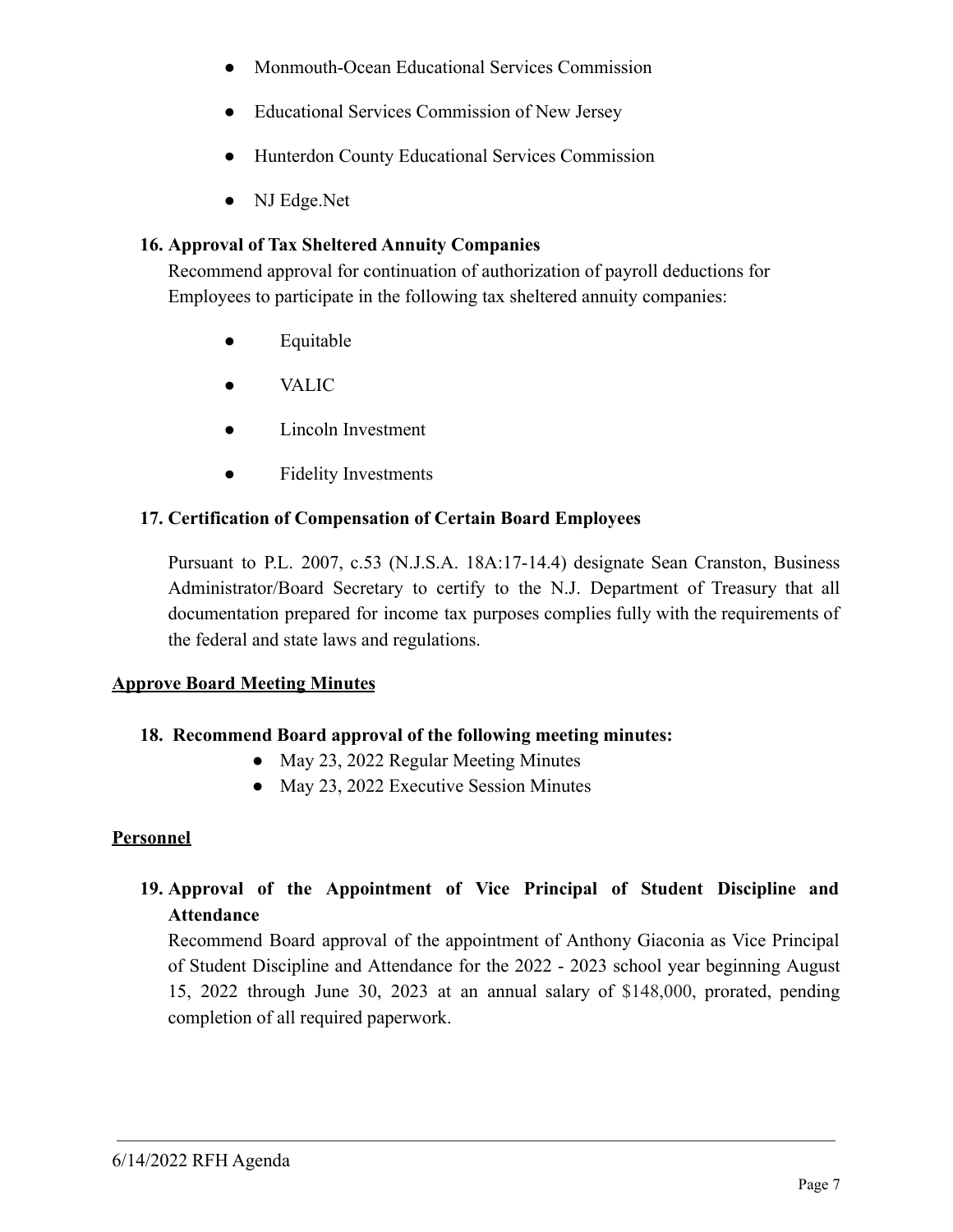#### **20. Approval of School Safety Specialist for the 2022-2023 School Year**

Recommend Board approval of Anthony Giaconia as the School Safety Specialist for the 2022 - 2023 school year, pending completion of NJDOE-Required Training effective September 1, 2022 - June 30, 2023, at a prorated stipend of \$4,000.00 annually.

**21. Approval of Interim School Safety Specialist for July and August, 2022:** Recommend Board approval of Stephen Sarles to serve as the RFH School Safety Specialist during the months of July and August, 2022 at a prorated stipend of \$4,000.00 annually, until the transition of the new School Safety Specialist can be completed.

#### **22. Approval of the Appointment of Supervisor of English and Social Studies**

Recommend Board approval of the appointment of Melissa Bryan as Supervisor of English and Social Studies for the 2022 - 2023 school year beginning August 15, 2022 through June 30, 2023 at an annual salary of \$125,000.00, prorated, pending completion of all required paperwork.

#### **23. Approval of the Appointment of Interim Supervisor of School Counseling**

Recommend Board approval of the appointment of Heather Mills Pevonis as Supervisor of School Counseling for the 2022 - 2023 school year beginning July 1, 2022 at per diem rate of \$535 prorated, pending completion of all required paperwork.

- **24. Approval of Non-Aligned Licensed Professional Counselor / Treatment Coordinator** Recommend approval of the appointment of Lisa M. Lagala to serve as Non-Aligned Licensed Professional Counselor / Treatment Coordinator, twelve-month position, for the 2022 - 2023 school year beginning September 1, 2022 at an annual salary of \$70,000.
- **25. Approval of Stipend for Grant Coordination and Management** Resolved, the Board of Education, upon the recommendation of the Interim Superintendent, approves a stipend of \$5,000 to Christopher Alworth for the application, management, and maintenance of ARP ESSER Grants and all subgrants, as well as all discretionary grants inclusive of Title I, II, III and IV grants, with total funds exceeding \$500,000.00 during the 2021-2022 school year. Thus stipend shall only be in effect for the 2021-2022 school year and shall be paid prior to June 30, 2022.

# **26. Approval of Appointment of Teacher of Students with Disabilities / Teacher of English**

Recommend the approval of Amanda Moore McCaffrey as Teacher of Students with Disabilities / Teacher of English for the 2022-2023 school year, beginning September 1, 2022 through June 30, 2023 at Step 15, BA + 30\*- \$73,225.00, prorated, pending completion of all required paperwork.\* *2021-2022 school yearstep and salary until contract negotiations are finalized*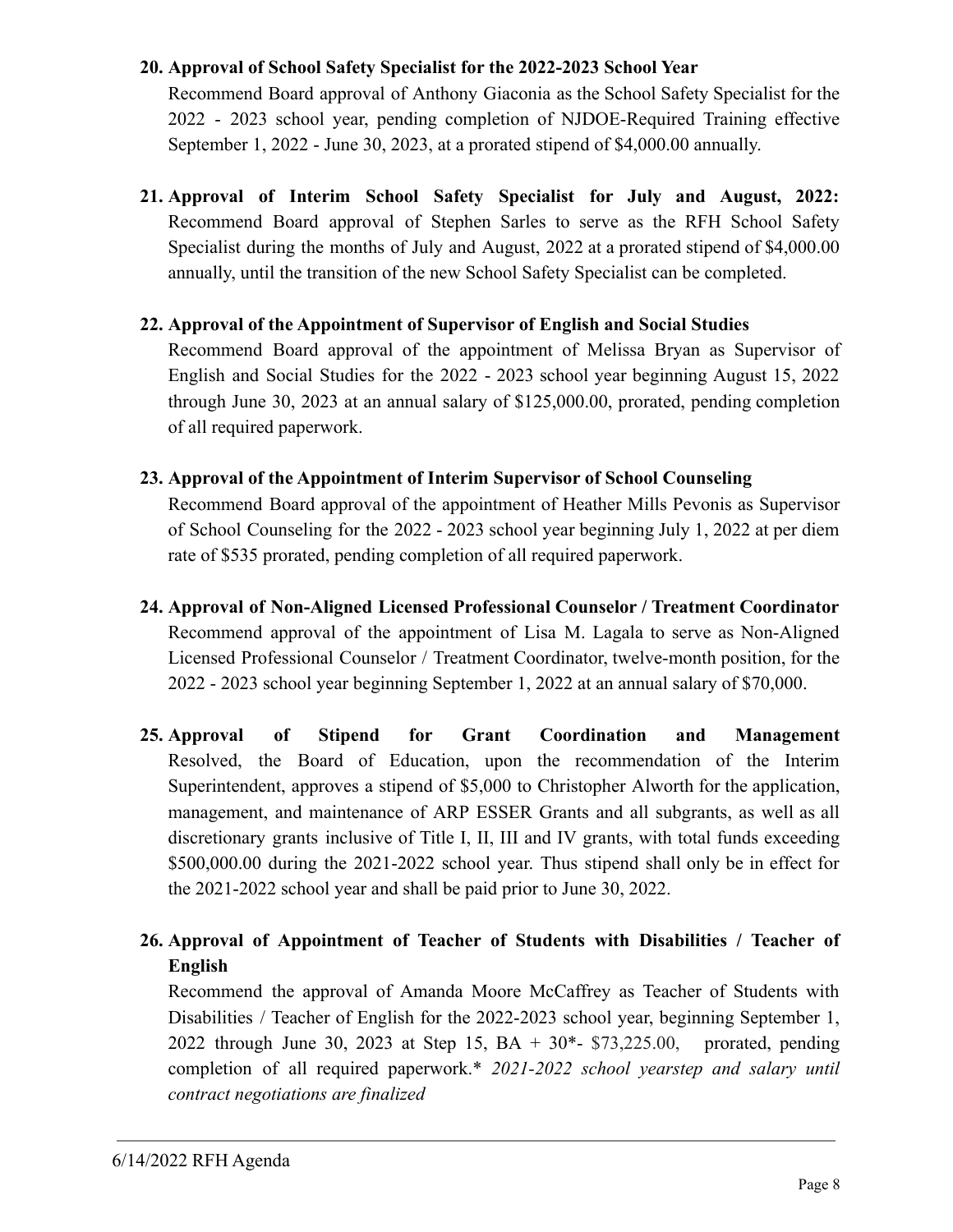**27. Approval of Long Term Leave Replacement - School Social Worker / Treatment Coordinator -** Recommend the approval of the appointment of Juli Hencoski as a Long Term Leave Replacement - School Social Worker / Treatment Coordinator, effective October 3, 2022 through June 16, 2023 (Replacing Employee  $\# 5047$ ), Step 6, BA + 30, prorated at 80%, \$52,500.00.

#### **28. Approval of Long Term Leave Replacement - English Teacher**

Recommend the approval of the appointment of Beth A. (Clayton) Connelly as a Long Term Leave Replacement Teacher of English, effective September 27, 2022 through June 2, 2023, (Replacing Employee # 5047), BA Step 15, prorated, \$71,870.00

## **29. Approval of the Appointment of a Phase 4 Referendum Construction Consultant**

Recommend Board approval of the appointment of Brian Leddin as a Phase 4 Referendum Construction Consultant for the 2022 - 2023 school year beginning July 1, 2022 through March 1, 2023, at a rate of \$167.00 dollars per hour, as needed, to work an average of two (2.5) days per week but not to exceed the average of **twenty (20) hours** per week, pending completion of all required paperwork.

## **30. Approval of Consultant**

Recommend Board approval of Anne Facendo as a Consultant to the Superintendent of Schools for the purpose of transition beginning July 1 through August 31, 2022, at a rate of \$100.00 per hour, not to exceed an average of 8 hours per month, (16 hours in total).

## **31. Approval of Non-Aligned, Stipend-Only Position**

Recommend Creation of Non-Aligned Stipend-Only Position – 12 Month Athletic Year: Fitness and Nutrition Advisor for RFH Coaching Staff – Non-Aligned.

## **32. Approval of Job Description**

Recommend Approval of Job-Description - *Fitness and Nutrition Advisor for RFH Coaching Staff – Non-Aligned*

## **33. Approval of the Appointment of Fitness and Nutrition Advisor for RFH Coaching Staff – Non-Aligned**

Recommend the approval of the appointment Robert Orrok as a Fitness and Nutrition Advisor to the RFH Coaching staff for the purpose of improving coaching skills related to fitness and nutrition and individualization as it pertains to RFH student athletes for the 2022-2023 school year, effective July 1, 2022 through June 30, 2023 at a rate of \$2,500 per season to include summer, fall, winter, and spring athletic seasons.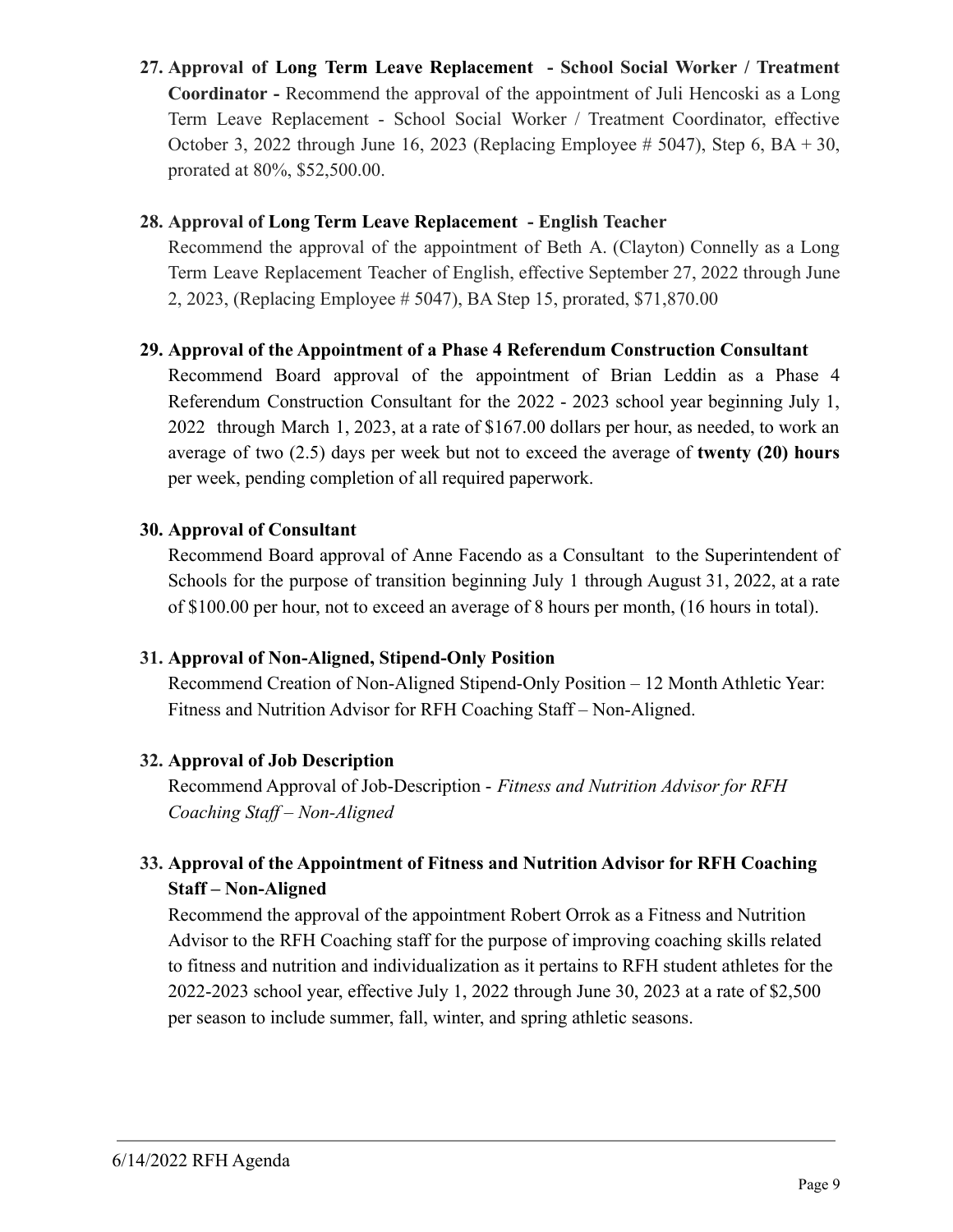#### **34. Approval of Summer Hours for School Counselors**

Recommend Board approval of the following summer hours for Long Term Leave Replacement school counselor at the contracted rate of pay:

| NAME       | <b>SALARY</b> | <b>HOURS</b> |
|------------|---------------|--------------|
| Kelly King | \$40.00/hour  | 60           |

#### **35. Approval to Rescind Summer Hours**

Recommend Board approval to rescind the following summer hours at the contracted rate of pay:

| EMPLOYEE           | SALARY         | <b>HOURS</b> |
|--------------------|----------------|--------------|
| Employee $\# 5348$ | $$40.00/h$ our | 60           |

#### **36. Approval of Technology Assistants**

Recommend Board approval of the following student Technology Assistants to work over the summer at an hourly rate of \$15.00/hour, not to exceed 20 hours each per week:

George Kressler Gabriel Maglione

## **37. Approval of Faculty and Staff for the 2022 Extended School Year Program**

Recommend Board approval of the following faculty and staff for the 2022 extended school year program beginning July 5 through August 11, 2022:

| <b>NAME</b>    | <b>POSITION</b>             | <b>SALARY</b> | <b>HOURS</b>    |
|----------------|-----------------------------|---------------|-----------------|
| Susan Trocchia | Paraprofessional            | \$18.27/hour  | 5 hours per day |
| Lynn Worobel   | Substitute Paraprofessional | \$18.27/hour  | 5 hours per day |

## **38. Approval of the 2022 Summer Academic Enrichment Program Courses and Appointment of Staff - funded by tuition**

Recommend Board approval of the following faculty members to teach the RFH Summer Academic Enrichment Program at a salary of \$1,500.00 each:

| <b>NAME</b>      | <b>COURSE</b>                           |
|------------------|-----------------------------------------|
| Alex Cafiero     | Physics 9 Prep                          |
| Jeffrey Herkimer | Algebra 1, Algebra 2, and Geometry Prep |
| Jessica Mentzel  | Writing Skills for Any Occasion         |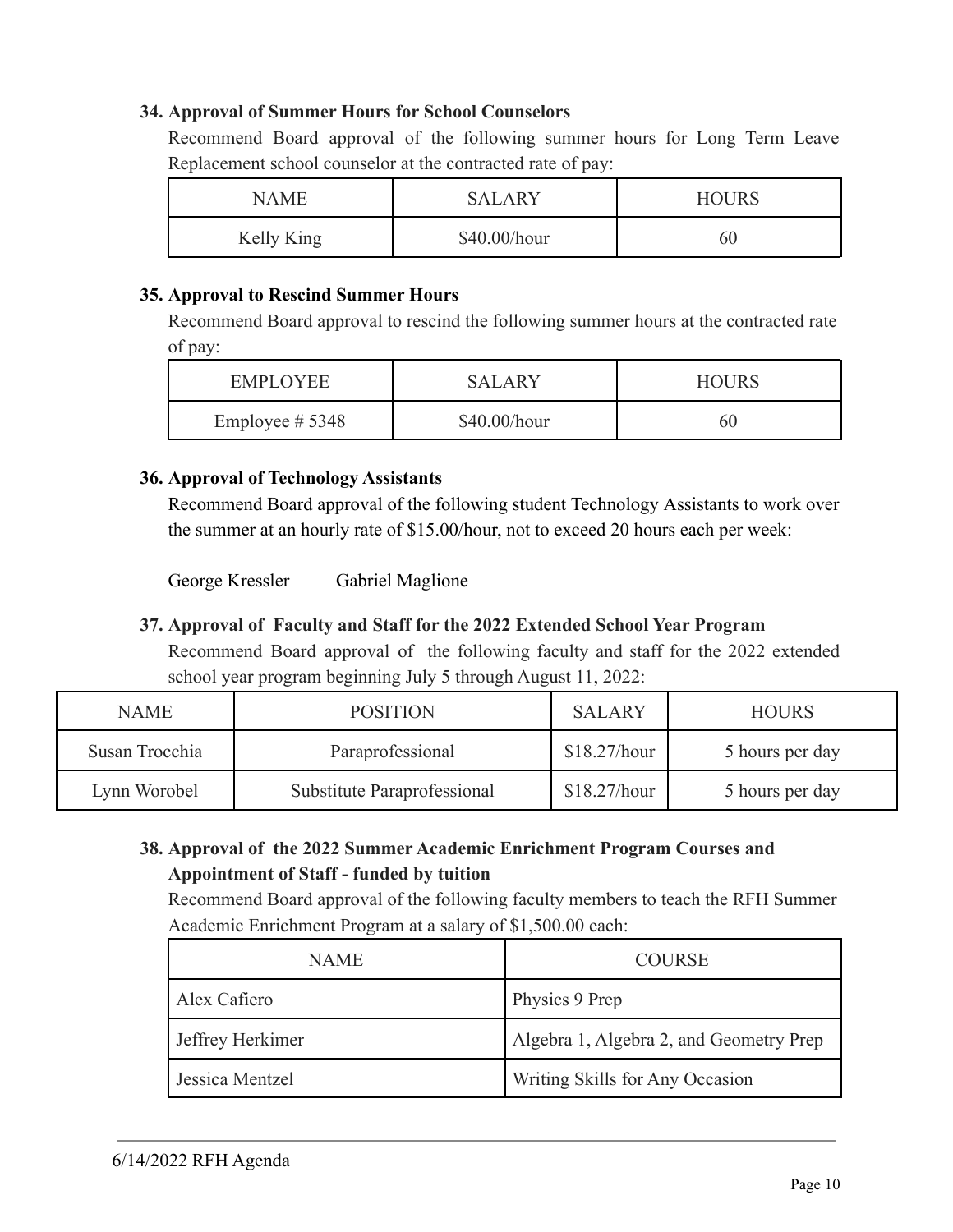| Alyssa Trocchia       | College Apps    |
|-----------------------|-----------------|
| <b>Zachary Wilson</b> | Ceramics Studio |

## **39. Approval of Curriculum Writing and Writers for the 2022-2023 School Year**

Recommend Board approval of the following curriculum writing and faculty writing curriculum for the 2022-2023 school year at a rate of \$30.00 per hour:

| <b>COURSE</b>                        | <b>NAME</b>                                        | <b>TOTAL</b><br><b>HOURS</b><br><b>PER</b><br><b>WRITER</b> |
|--------------------------------------|----------------------------------------------------|-------------------------------------------------------------|
| World History                        | Caitlin Altland / Thomas Colella / Matthew Leddin  | 30 hours                                                    |
| AP World History: Modern             | Thomas Colella / Matthew Leddin                    | 15 hours                                                    |
| AP Language                          | Dana Maulshagen / Jessica Olszewski                | 15 hours                                                    |
| <b>AP Literature</b>                 | Rosanne Hughes / Hilary Strauch                    | 10 hours                                                    |
| English $II/II(H)$                   | Lauren Grumbach / Alexis Marinov / Jessica Mentzel | 5 hours                                                     |
| English III                          | Cassie Fallon / Alexis Marinov                     | 5 hours                                                     |
| Honors College English Expos Writing | Alexis Marinov / Dana Maulshagen                   | 10 hours                                                    |
| Honors College English Composition   | Lauren Grumbach / Alexis Marinov                   | 10 hours                                                    |
| Multivariable Calculus               | Lauren Garrido / Krishna Kanuga                    | 30 hours                                                    |
| Honors College Calculus              | Lauren Garrido / Kristin McCarthy                  | 15 hours                                                    |
| Honors College Precalculus           | Julie Brewington / Lindsay Deremiah                | 15 hours                                                    |
| Precalculus                          | Julie Brewington / Kristin McCarthy                | 15 hours                                                    |
| Math Analysis                        | Carrie Baker / Erika Waltz                         | 15 hours                                                    |
| Probability and Statistics           | Kristen DeMeter                                    | 5 hours                                                     |
| Woods Tech I                         | Dino Pagano                                        | 15 hours                                                    |
| <b>Traditional Woodworking</b>       | Dino Pagano                                        | 15 hours                                                    |
| Professional Woodworking             | Dino Pagano                                        | 15 hours                                                    |
| LLD English 10                       | Rachel Hoff                                        | 30 hours                                                    |
| LLD Math 10                          | Erika Waltz                                        | 30 hours                                                    |
| Songwriting and Recording I          | Zachary Lorelli                                    | 15 hours                                                    |
| Songwriting and Recording II         | Zachary Lorelli                                    | 15 hours                                                    |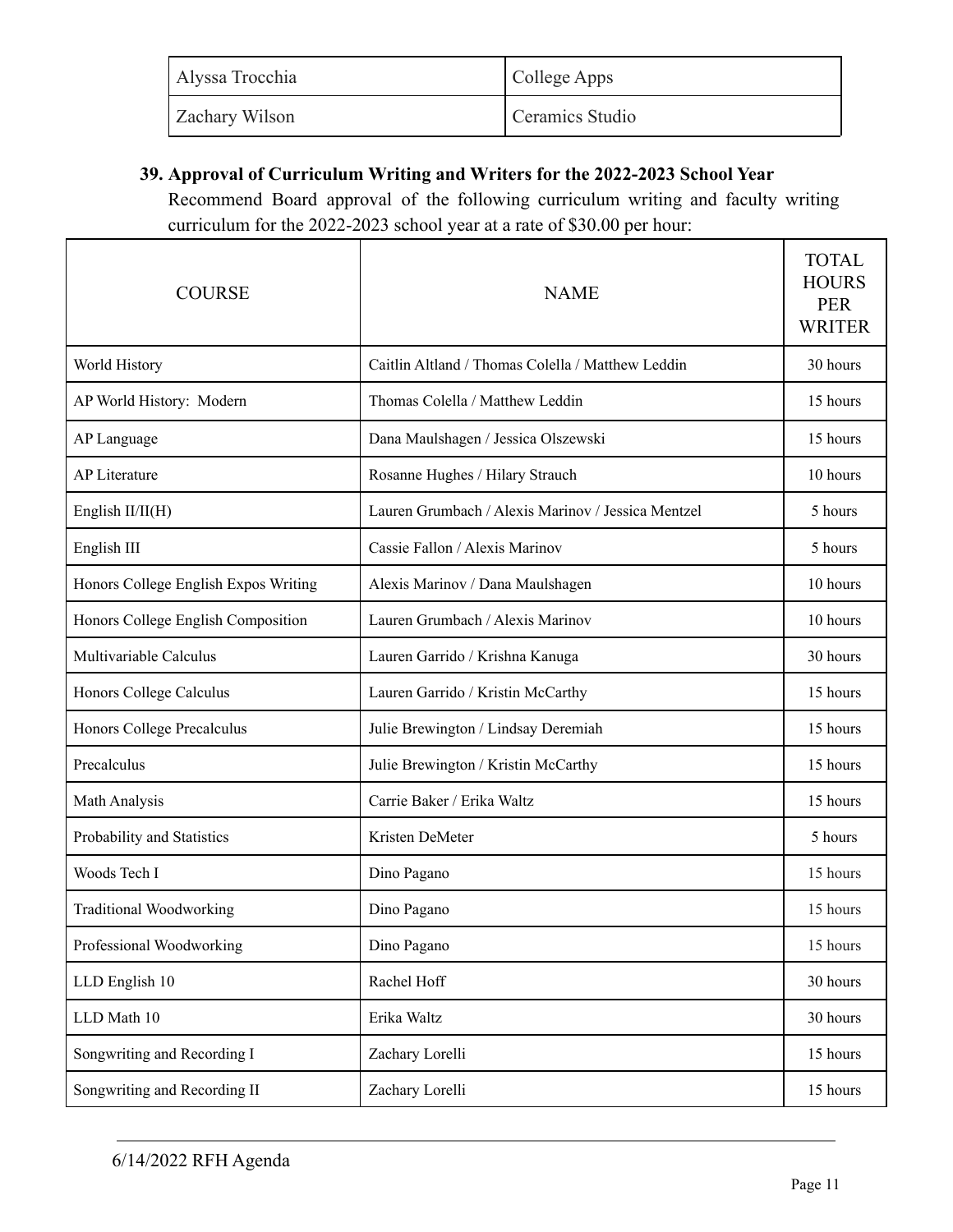| Music Theory              | Zachary Lorelli                   | 5 hours |
|---------------------------|-----------------------------------|---------|
| AP Music Theory           | Zachary Lorelli                   | 5 hours |
| Orchestra                 | Zachary Lorelli                   | 5 hours |
| Health 9                  | Lauren Butler / Kim Pierson       | 5 hours |
| Health 10                 | Mary Beth Coleman / Kim Pierson   | 5 hours |
| Health 11                 | Kim Pierson / Eric Zullo          | 5 hours |
| Health 12                 | Kim Pierson / Eric Zullo          | 5 hours |
| PE <sub>9</sub>           | Lauren Butler / Eric Zullo        | 5 hours |
| <b>PE 10</b>              | Lauren Butler / Eric Zullo        | 5 hours |
| <b>PE 11</b>              | Lauren Butler / Eric Zullo        | 5 hours |
| <b>PE 12</b>              | Lauren Butler / Eric Zullo        | 5 hours |
| Honors College AP French  | Christina Gauss / Martin Januario | 5 hours |
| Honors College AP Spanish | Christina Gauss / Martin Januario | 5 hours |
| AP Chinese                | Sophia Chen / Rebecca McKenna     | 5 hours |

#### **40. Approval to Amend Step and Salary for Fall Coach**

Recommend Board approval to amend and correct the step and salary for Kelly Ridolfi, Field Hockey Coach, from Step 1, \$4,775.00 to *Step 5\*, \$6.593.00*\*. *2021-2022 school year step and stipend until contract negotiations are finalized*

## **41. Approval of Coaches for the 2022 - 2023 School Year**

Recommend Board approval of the following coaches for the 2022 - 2023 school year *at the 2021-2022 school year step and stipend until contract negotiations are finalized: \*Pending required paperwork*

| <b>GYMNASTICS- GROUP IV</b> | <b>STEP</b> | <b>SALARY</b> |
|-----------------------------|-------------|---------------|
| Maura Mills*                |             | \$4,116       |

#### **42. Approval to Rescind Extracurricular Appointment**

Recommend Board rescind the following appointments:

| Susan Schuld | <b>Tower Players Assistant Director</b> |
|--------------|-----------------------------------------|
| Susan Schuld | <b>Play Production Coordinator</b>      |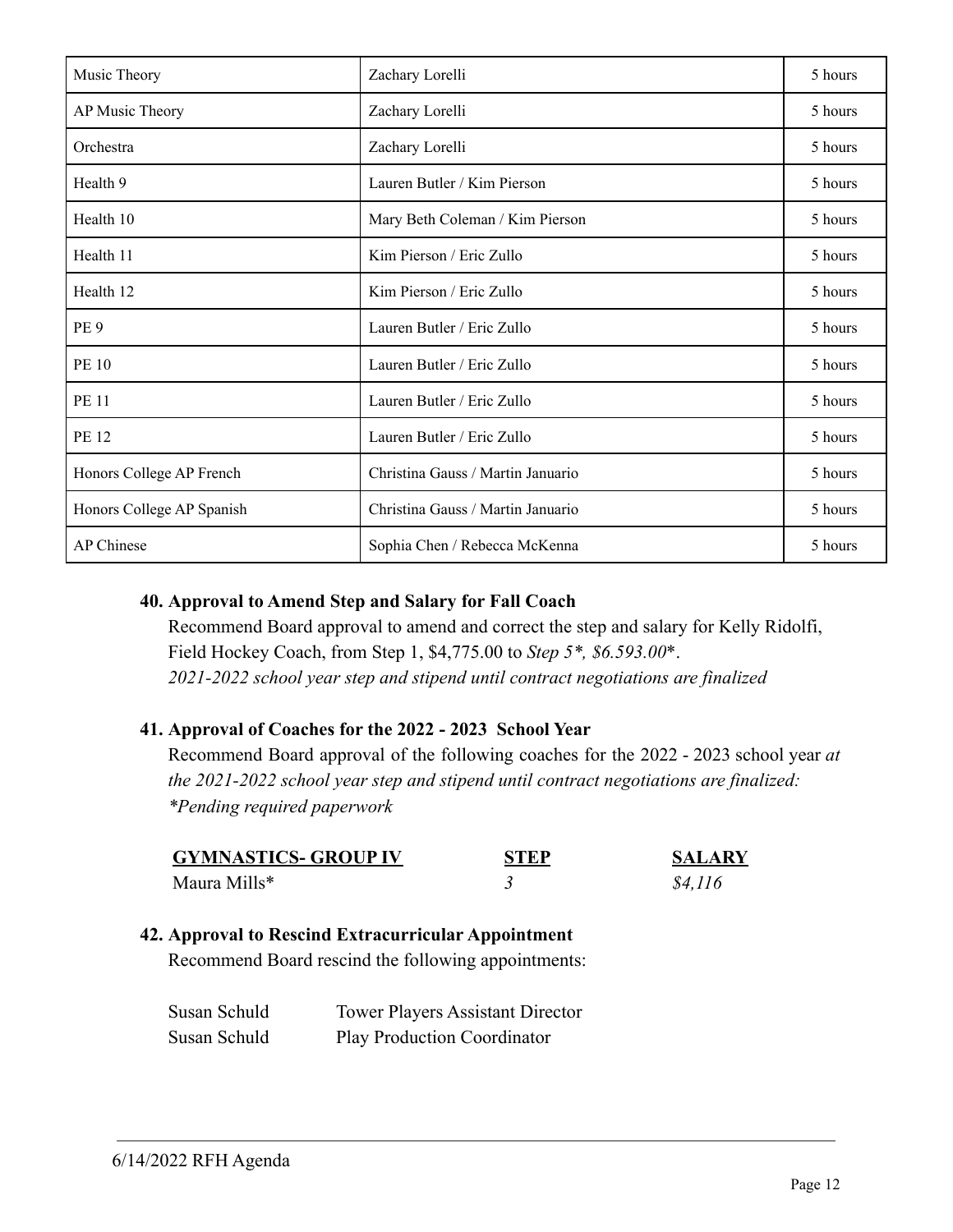#### **43. Approval to Accept Resignation**

Recommend Board approval to accept the resignation of Michael Shaw, Instructional Aide, effective June 18, 2022.

#### **44. Approval of Movement on the Salary Guide for the 2021 - 2022 School Year**

Recommend Board approval of a salary adjustment for Justin Langlois for the 2021-2022 school year from Step 17 of the BA  $+$  30 Guide, \$77,675.00 to Step 17 of the BA $+60$ Guide, \$79,030.00.

#### **45. Approval of Movement on the Salary Guide for the 2022 -2023 School Year**

Recommend Board approval of a salary adjustment for Justin Langlois for the 2022-2023 school year from *Step 17 of the BA + 30 Guide, \$77,675.00 to Step 17 of the BA+60 Guide, \$79,030.00 (at the 2021-2022 school year step and salary until contract negotiations are finalized)*.

#### **46. Approval of Movement on the Salary Guide for the 2022 -2023 School Year**

Recommend Board approval of a salary adjustment for Stephanie Pennetti for the 2022-2023 school year from *Step 8 of the BA Guide, \$65,770.00 to Step 8 of the BA+30 Guide, \$67,125,100.00 (at the 2021-2022 school year step and salary until contract negotiations are finalized)*.

#### **47. Approval of Movement on the Salary Guide for the 2022 -2023 School Year**

Recommend Board approval of a salary adjustment for Jeremy Schulte for the 2022-2023 school year from *Step 6 of the BA Guide, \$64,270.00 to Step 6 of the BA+30 Guide, \$65,625.00 (at the 2021-2022 school year step and salary until contract negotiations are finalized)*.

#### **48. Approval of Movement on the Salary Guide for the 2022 -2023 School Year**

Recommend Board approval of a salary adjustment for Thomas Colella for the 2022-2023 school year from *Step 7 of the BA +30 Guide, \$65,625.00 to Step 7 of the BA+60 Guide, \$66,980.00 (at the 2021-2022 school year step and salary until contract negotiations are finalized)*.

#### **49. Approval of Innovation Specialist for the 2022 - 20232 School Year**

Recommend Board approval of the following faculty members as innovation specialists for the 2022 - 2023 school year beginning July 1, 2022 through June 30, 2023 at a stipend of \$3,000.00 each:

Jeffrey Herkimer Justin Langlois Molly McBain Stephanie Pennetti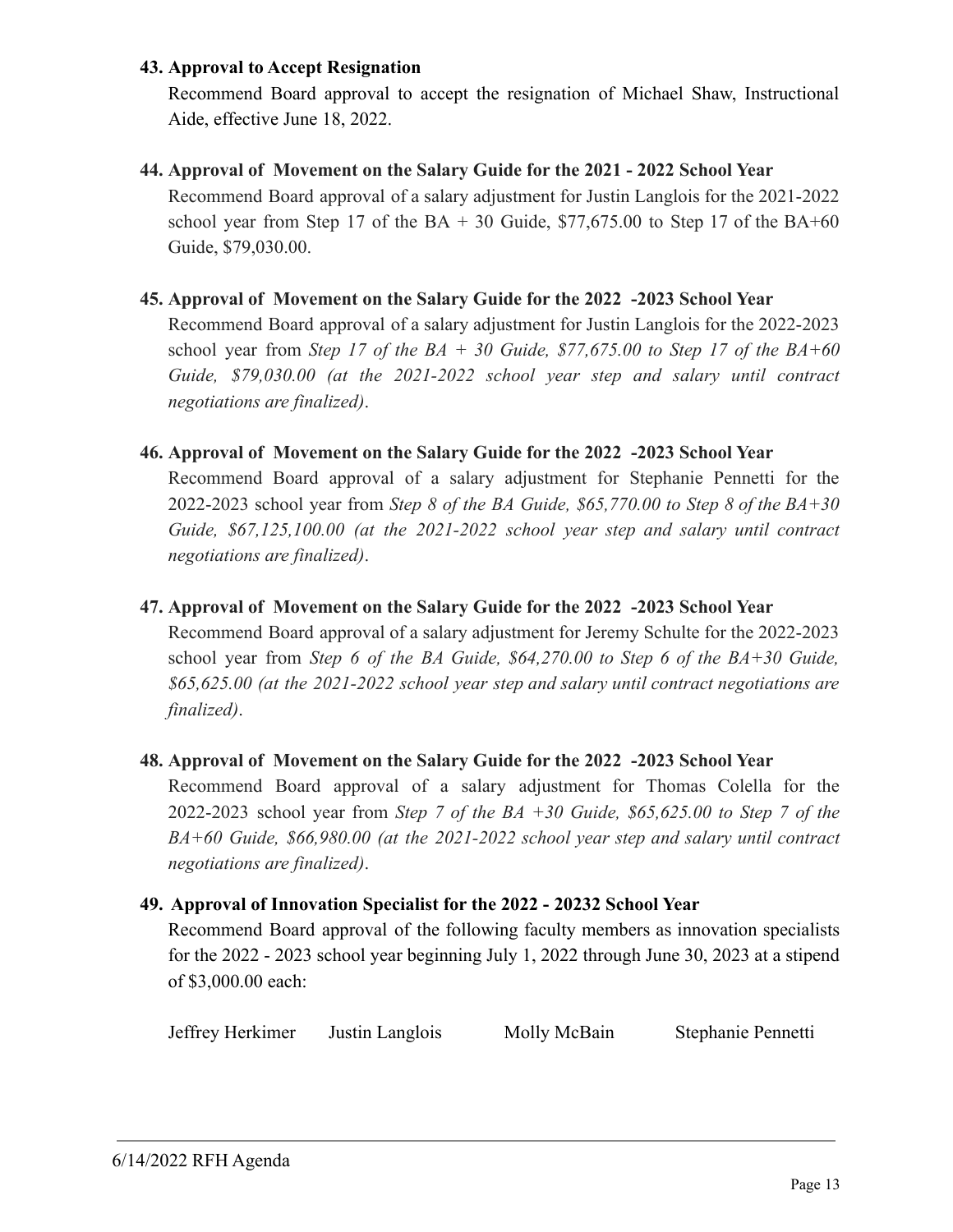#### **50. Approval of Sixth Assignment**

Recommend Board approval of a sixth assignment in French for the 2021 - 2022 school year beginning September 1, 2021 through June 30, 2022 for the following teacher at a stipend of 20% of the Level 1 salary of the teachers' guide at the appropriate degree level:

Maryellen DeLalla  $BA + 30$  Guide  $$12,325.00*$ \**At the 2021 - 2022 school year salary guide until contract negotiations are finalized*

#### **Finance**

## **51. Approval of Bill List**

Recommend Board approval of the following bill lists dated June 14, 2022

| General Fund              | \$297,839.46   |
|---------------------------|----------------|
| Special Services Fund     | S<br>16,188.87 |
| Capital Projects Fund     | \$<br>4,635.88 |
| <b>Food Services Fund</b> | \$119,063.33   |
| <b>Total</b>              | \$437,727.54   |
|                           |                |
| Payroll (05/31/22)        | \$564,351.51   |
| Payroll (06/01/22)        | \$186,656.49   |

#### **52. Budget Transfers - May**

Recommend Board approval of the budget transfer report for May.

| Amount      | From                                      | To                                    |
|-------------|-------------------------------------------|---------------------------------------|
| \$4,960.00  | 11-140-100-101-000-3 English Salary       | 11-140-100-101-000-2 Science Salary   |
| \$23,975.00 | 11-213-100-101-000-0 Res Rm Salary        | 11-212-100-101-000-0 MD Salary        |
| \$300.00    | 11-401-100-610-313-0 Math League supplies | 11-401-100-610-332-0 Play supplies    |
| \$500.00    | 11-000-213-320-210-0 Phy/nurs contracted  | 11-000-213-104-005-0 nurse sub        |
| \$2000.00   | 11-000-222-106-000-0 aide salary          | 11-000-222-104-003-0 Library sub      |
| \$1300.00   | 11-000-251-104-000-0 Bus Admin salary     | 11-000-251-105-000-0 Bus of casst sly |
| \$2600.00   | 11-000-252-199-102-0 software sycs        | 11-000-2511-340-102-0 Purch Tech sycs |
| \$1300.00   | 11-000-252-340-102-0 software supplies    | 11-000-2511-340-102-0 Purch Tech sycs |
| \$2500.00   | 11-000-262-590-214-0 B & G travel         | 11-000-262-621-102-0 Gas heat         |
| \$600.00    | 11-000-270-199-102-0 vacation payments    | 11-000-270-160-100-0 transport salary |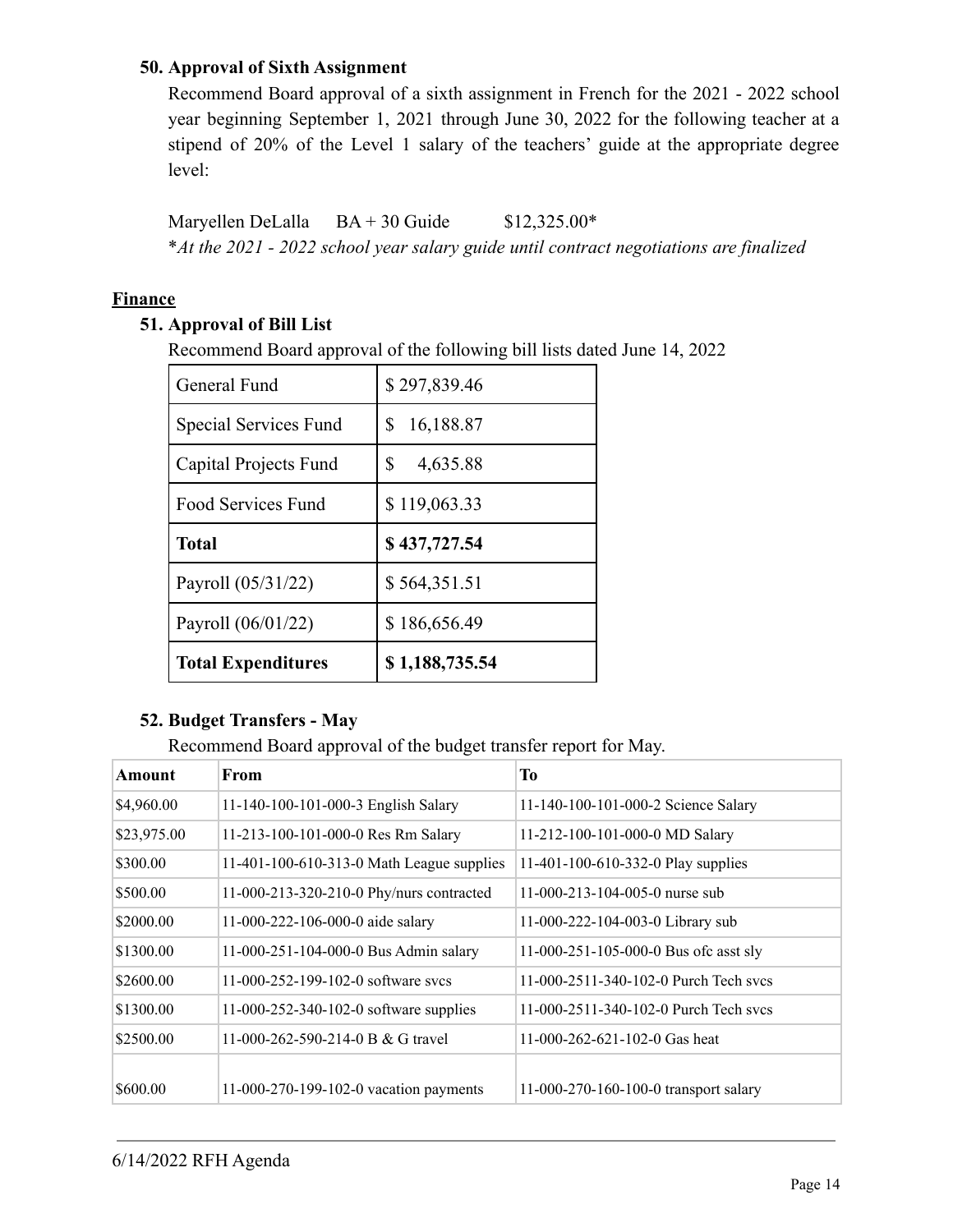## **53. Approve of Use of Facilities**

| Date(s)                       | Organization             | <b>Event</b>          | <b>Facility</b> |
|-------------------------------|--------------------------|-----------------------|-----------------|
| 6/19/22<br>6/25/22<br>6/26/22 | <b>TROG</b>              | <b>Lacrosse Games</b> | Turf Field      |
| TBD (4<br>dates)              | <b>Rumson Recreation</b> | Softball Camp         | Softball Field  |

Recommend Board approval of the following applications For Use of School Facilities:

## **54. Approval of Attendance at Professional Conferences and or Workshops:**

Recommend Board approval of the following staff to attend professional conferences and or workshops as recommended by the Superintendent of Schools:

| Date                     | <b>Name</b>      | <b>Conference/Workshop</b><br>(Budget Account #)             | Registration | <b>Estimated</b><br>Travel/Lodgi<br>ng,<br><b>Incidentals</b>                                                                      | Location              |
|--------------------------|------------------|--------------------------------------------------------------|--------------|------------------------------------------------------------------------------------------------------------------------------------|-----------------------|
| 6/3/22<br>retro          | Sarah Fitzgerald | Monmouth County Curriculum<br><b>Consortium June Meeting</b> | \$0          | \$0                                                                                                                                | Sea Bright, NJ        |
| $11/6/22$ to<br>11/10/22 | Maryanne Furey   | 2022 National PowerSchool Users<br>Group Conference East     | \$499        | Employee to<br>pay for<br>flights; BOE<br>to pay for<br>Lodging /<br>Meals/<br>Incidentals at<br>Government<br>Rate:<br>\$1,021.10 | Orlando, FL           |
| 6/3/22<br>retro          | Jon Pennetti     | Monmouth County Curriculum<br><b>Consortium June Meeting</b> | \$0          | \$0                                                                                                                                | Sea Bright, NJ        |
| 5/27/22<br>retro         | Hannah Phillips  | Tour of Post Graduate Programs                               | \$0          | \$8.19                                                                                                                             | Red Bank<br>Eatontown |
| $12/2/22$ to<br>12/4/22  | Megan Wilkins    | <b>NCSS Annual Conference</b>                                | \$450        | \$0                                                                                                                                | Philadelphia,<br>PA   |
| $6/30/22$ to<br>7/2/22   | Alex Componile   | AP Microeconomics Training                                   | \$540        | \$0                                                                                                                                | Online                |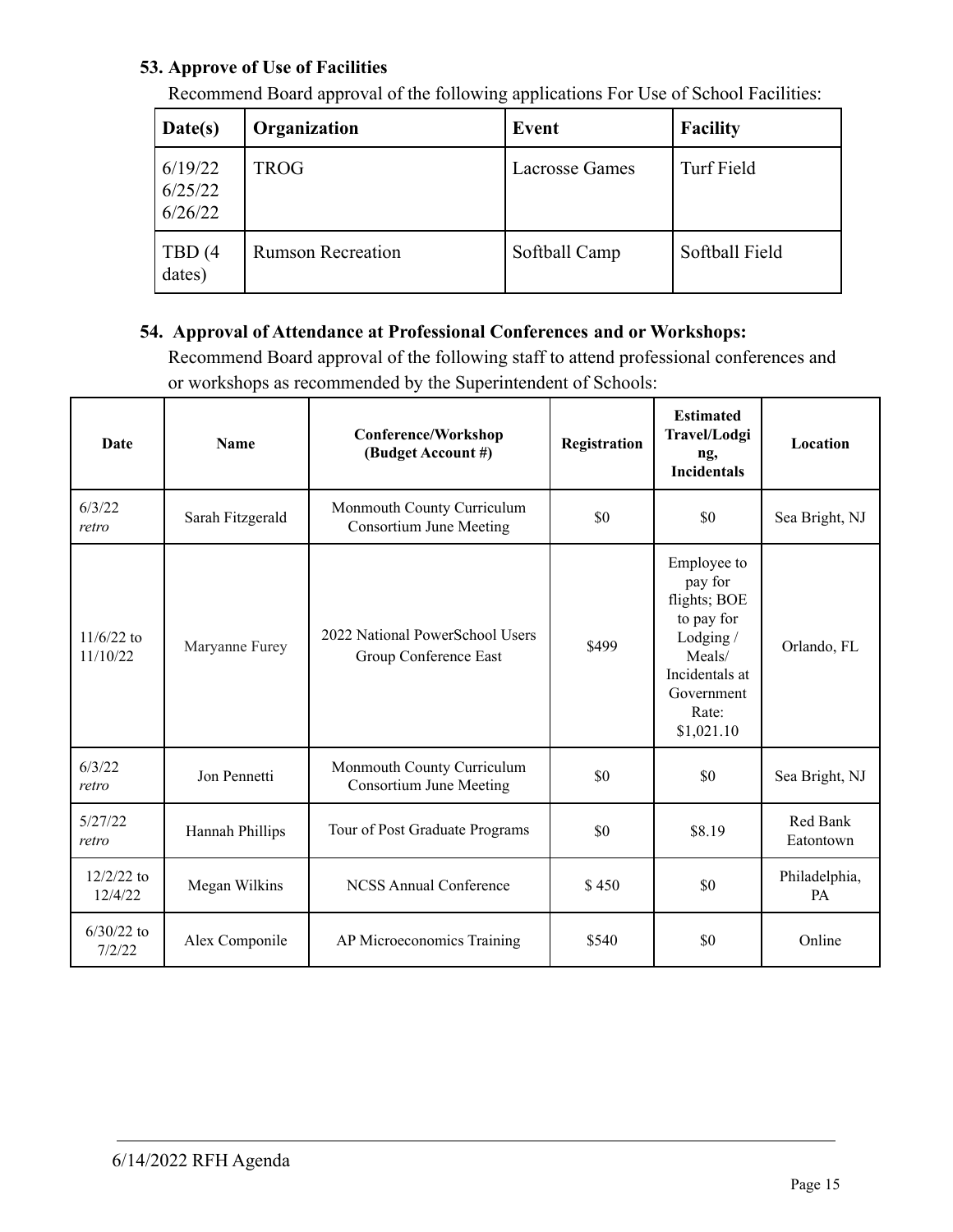## **55. Approval of Contracts for Tuition Students Received**

Recommend Board Approval of contracts with the following school districts for tuition students:

| Student#  | <b>Tuition</b> | <b>Received From</b> | <b>Start Date</b>     |
|-----------|----------------|----------------------|-----------------------|
| 240000313 | \$3,932.00 ESY | Red Bank BOE         | $07/05/22 - 08/11/22$ |
| 240000313 | \$35,392.00    | Red Bank BOE         | 09/01/2022            |
| 220315    | \$35,392.00    | Shore Regional BOE   | 09/01/2022            |

**56. Recommend Board approval of the submission of the Elementary and Secondary Education Act (ESEA) grant application for the fiscal year July 1, 2022 - September 30, 2023**

Recommend Board approval of the submission of the Elementary and Secondary Education Act (ESEA) grant application for the fiscal year July 1, 2022 - September 30, 2023, approve the refusal of Title III funds in the amount of \$196; and hereby accepts the grant funds upon approval of the grant application from the NJ Department of Education. Grant allocations are as follows:

- Title II-A \$ 9,337.00
- Title IV Part A \$ 10,000.00
- **Total Allocation \$ 19,337.00**

## **57. Authorization to Pay Bills**

Recommend Board authorization for the Business Administrator/Board Secretary to prepare and pay bills through June 30, 2022. The bills list will be presented for the Board of Education approval at the July 19, 2022 Board of Education meeting.

#### **58. Approval to Cancel Stale-Dated Checks**

Recommend Board approval to cancel the below listed stale dated checks from the warrant account and student activity account and deposit the funds into the general fund, of the district as miscellaneous revenue:

| Check# | Date       | Amount   | Account                 |
|--------|------------|----------|-------------------------|
| 508521 | 11/05/2020 | \$62.00  | <b>Student Activity</b> |
| 508779 | 04/14/2021 | \$150.00 | <b>Student Activity</b> |
| 508928 | 06/07/2021 | \$88.00  | <b>Student Activity</b> |
| 508995 | 06/23/2021 | \$85.00  | <b>Student Activity</b> |
| 24xx   | 05/18/2021 | \$35.25  | Warrant                 |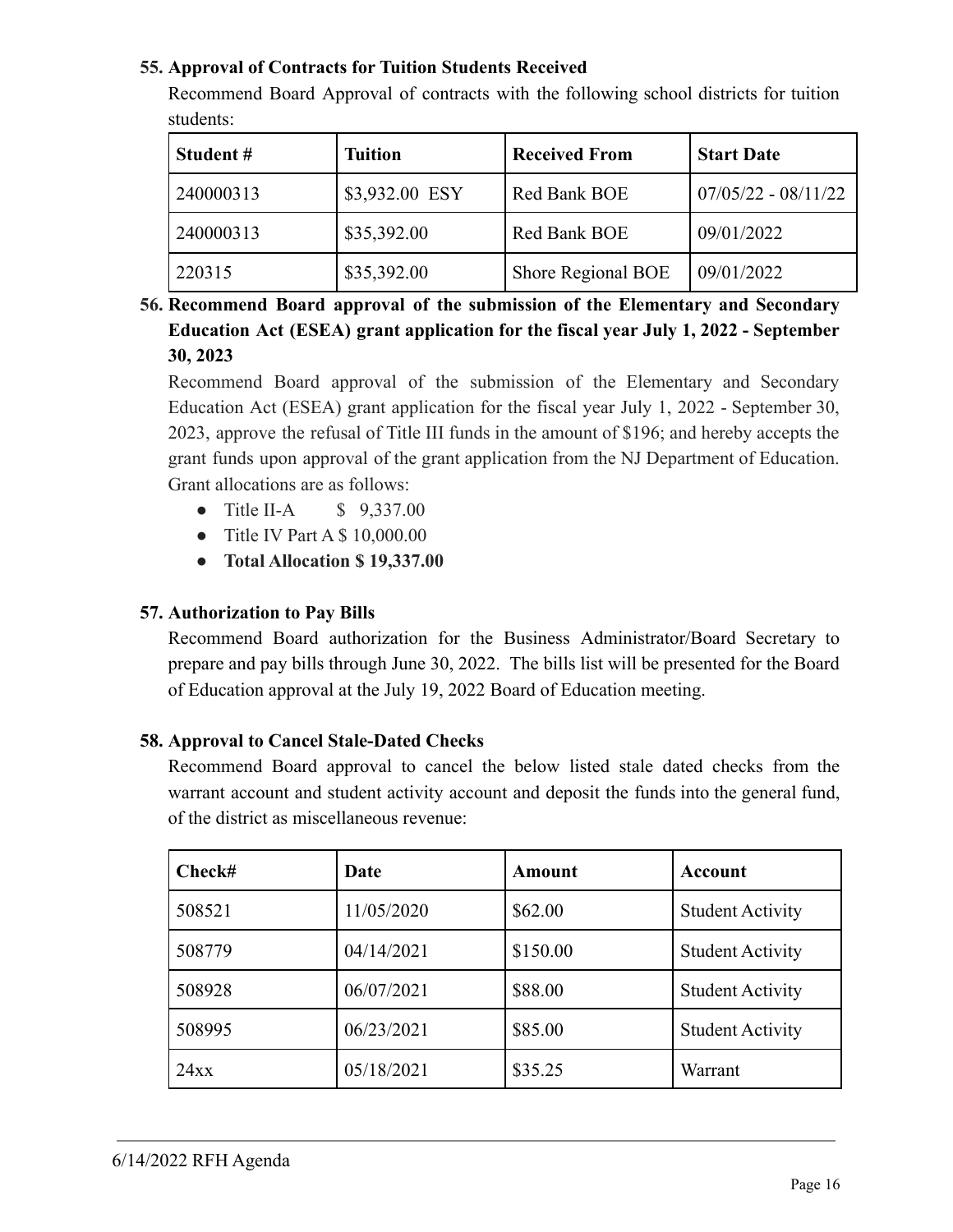| 2443   | 05/18/2021 | \$32.50  | Warrant |
|--------|------------|----------|---------|
| 2457   | 05/18/2021 | \$108.65 | Warrant |
| 2460   | 05/18/2021 | \$21.50  | Warrant |
| 2484   | 05/18/2021 | \$40.73  | Warrant |
| 2503   | 05/18/2021 | \$47.25  | Warrant |
| 112713 | 05/19/2021 | \$108.65 | Warrant |
| 112714 | 05/19/2021 | \$21.50  | Warrant |
| 113074 | 06/29/2021 | \$16.25  | Warrant |
| 113098 | 06/29/2021 | \$13.00  | Warrant |
| 113101 | 06/29/2021 | \$55.00  | Warrant |
| 113107 | 06/29/2021 | \$61.00  | Warrant |
| 113149 | 06/29/2021 | \$10.50  | Warrant |

## **59. Approval of Title 1A - Math and ELA tutoring services with Huntington Learning Center**

Recommend Board approval for the following partnership with Huntington Learning Center to provide tutorial services in Math and ELA for identified students under the guidelines of the ESEA Title 1A federal grant program starting 7/5/2022 through 8/15/2022 at a cost of \$8,640.00.

## **60. Approve Transfer to Capital Reserve**

WHEREAS, NJSA 18A:21-2 and NJSA 18A:7G-13 permit a Board of Education to establish and/or deposit into certain reserve accounts at year end, and

WHEREAS, the aforementioned statutes authorize procedures, under the authority of the Commissioner of Education, which permit a board of education to transfer anticipated excess current revenue or unexpended appropriations into reserve accounts during the month of June by board resolution, and

WHEREAS, the Rumson-Fair Haven Regional High School Board of Education wishes to deposit anticipated current year surplus into a Capital Reserve account at year end, and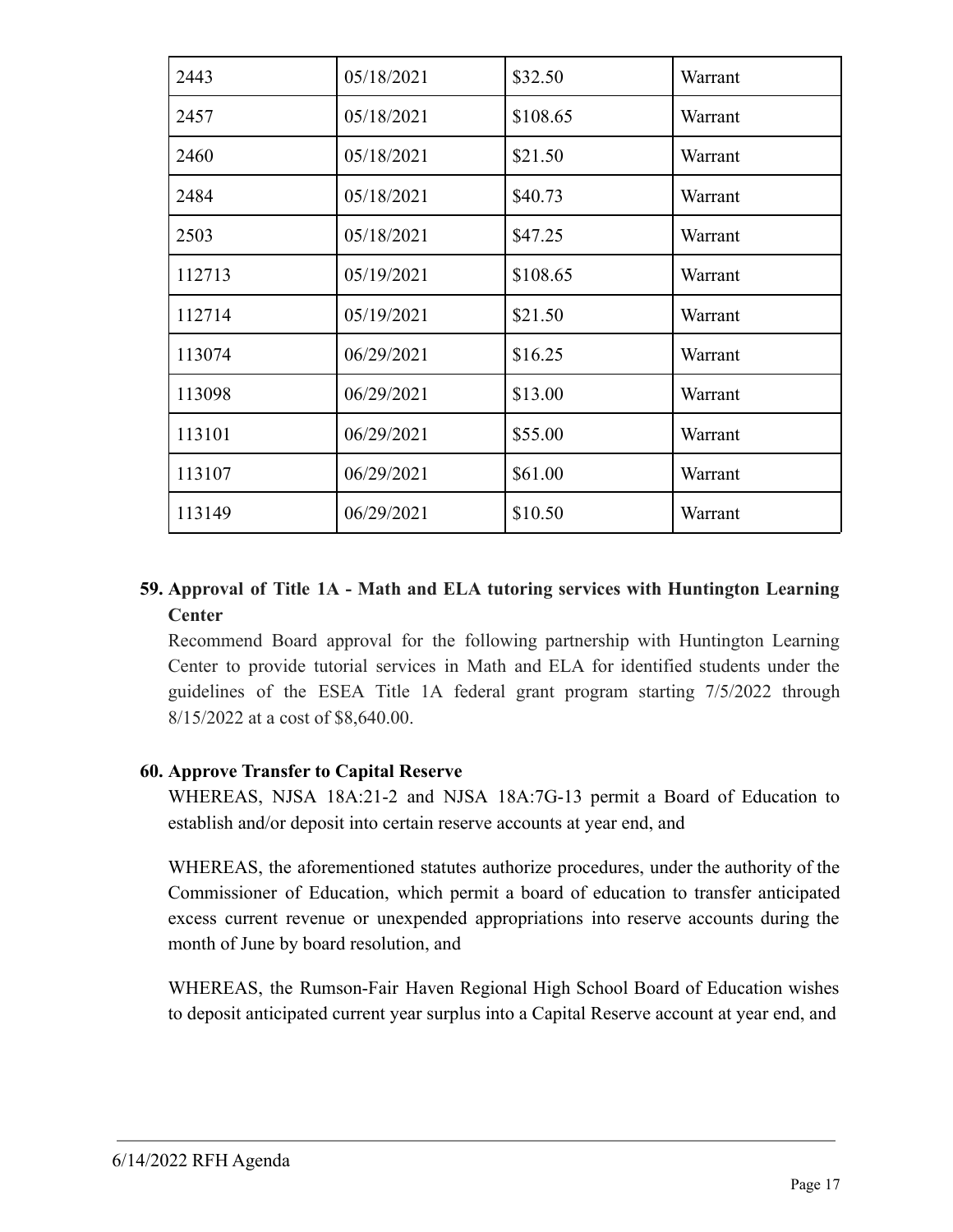WHEREAS, the Rumson-Fair Haven Regional High School Board of Education has determined that an amount not to exceed \$2,000,000.00 is available for such purpose of transfer;

NOW THEREFORE BE IT RESOLVED by the Rumson-Fair Haven Regional High School Board of Education that it hereby authorizes the district's School Business Administrator to make this transfer consistent with all applicable laws and regulations.

#### **61. Approve Transfer to Maintenance Reserve**

WHEREAS, NJSA 18A:21-2 and NJSA 18A:7G-13 permit a Board of Education to establish and/or deposit into certain reserve accounts at year end, and

WHEREAS, the aforementioned statutes authorize procedures, under the authority of the Commissioner of Education, which permit a board of education to transfer anticipated excess current revenue or unexpended appropriations into reserve accounts during the month of June by board resolution, and

WHEREAS, the Rumson-Fair Haven Regional High School Board of Education wishes to deposit anticipated current year surplus into a Maintenance Reserve account at year end, and

WHEREAS, the Rumson-Fair Haven Regional High School Board of Education has determined that an amount not to exceed \$500,000.00 is available for such purpose of transfer;

NOW THEREFORE BE IT RESOLVED by the Rumson-Fair Haven Regional High School Board of Education that it hereby authorizes the district's School Business Administrator to make this transfer consistent with all applicable laws and regulations.

## **62. NJSIG ~ Safety Grant**

Recommend Board approve and authorize the submission of New Jersey Schools Insurance Group Safety Grant in the amount of \$13,771.

## **63. Lead Water Testing SOA**

Recommend the Board to approve the NJDOE-Required Statement of Assurance for Lead Testing completed July 2021 for SY 2021-2022.

## **64. Approval of Contract - Monmouth University for Graduation**

Recommend Board approval of a contract with Monmouth University, West Long Branch, NJ to provide facilities and services for the Rumson-Fair Haven Regional High School Class of 2022 Graduation Ceremony on Thursday June 17, 2022 at an estimated cost of \$20,000.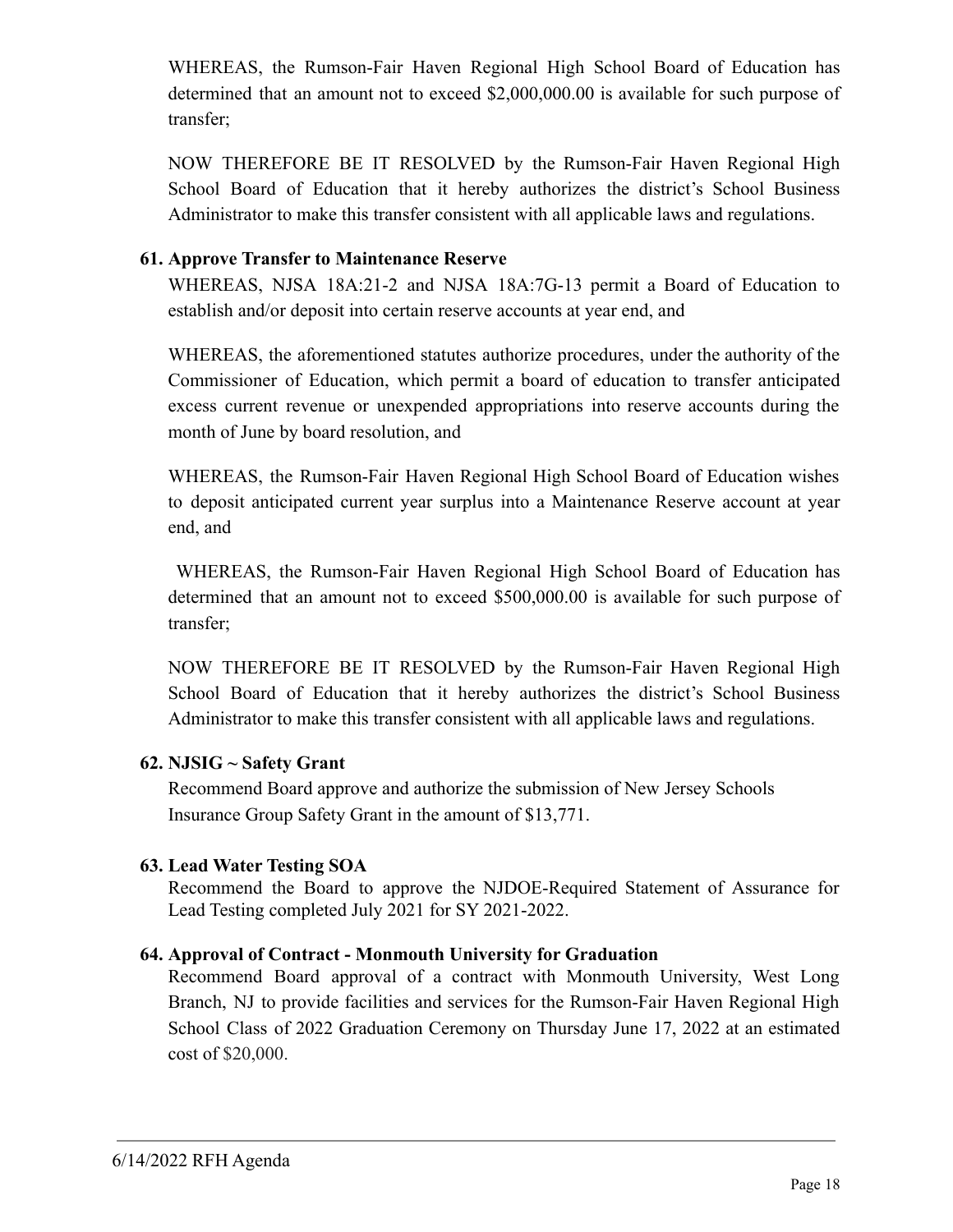#### **65. Approve 2022-2023 Insurance Policy Renewal**

Recommend Board approval of the 2022-2023 insurance policy renewals through the New Jersey Schools Insurance Group Program, Monmouth Ocean County Shared Services Insurance Fund (MOCSIF) as recommended by the broker of record Alliant, as listed:

| Coverage                           | Premium   |
|------------------------------------|-----------|
| Package                            | \$140,799 |
| Errors & Omissions                 | \$44,666  |
| <b>Workers Compensation</b>        | \$95,852  |
| <b>Excess Workers Compensation</b> | \$3,865   |
| <b>Student Accident</b>            | \$103,535 |
| <b>Total</b>                       | \$388,717 |

#### **Education**

## **66. Approval of Additional Senior Internship for SY 2022-2023**

Recommend Board approval of the following Senior Internship for SY 2022-2023: *Social Media Marketer to the RFH Alumni Association - 5 Credits*

## **67. Approval of Student for RFH Alumni Association Social Media Marketing Internship**

Recommend Board approval of RFH Student # 230144 to serve as a senior student-intern during the 2022-2023 school year, one class period per day, for the RFH Alumni Association - Social Media Marketing Position.

#### **68. Approval of Field Trip Request(s) for the 2021-2022 School Year as listed**

Recommend Board approval (retroactive) of the following field trip request(s) for the 2021-2022 school year:

| <b>DATE</b> | <b>DESTINATION</b>               | <b>LEAVE</b> | <b>RETURN</b> | <b>CLUB/CLASS</b> | <b>ADVISOR/</b><br><b>CHAPERONES</b>                                                                                                                                       |
|-------------|----------------------------------|--------------|---------------|-------------------|----------------------------------------------------------------------------------------------------------------------------------------------------------------------------|
| June $10$   | Chapel Beach Club,<br>Sea Bright | $9:45$ a.m.  | $1:00$ p.m.   | Senior Beach Day  | Kristen DeMeter<br>Julie Brewington<br><b>Emily Bruno</b><br>Thomas Colella<br>Mary Beth Coleman<br>Christina Gauss<br>Justin Langlois<br>Molly McBain<br>Kristen McCarthy |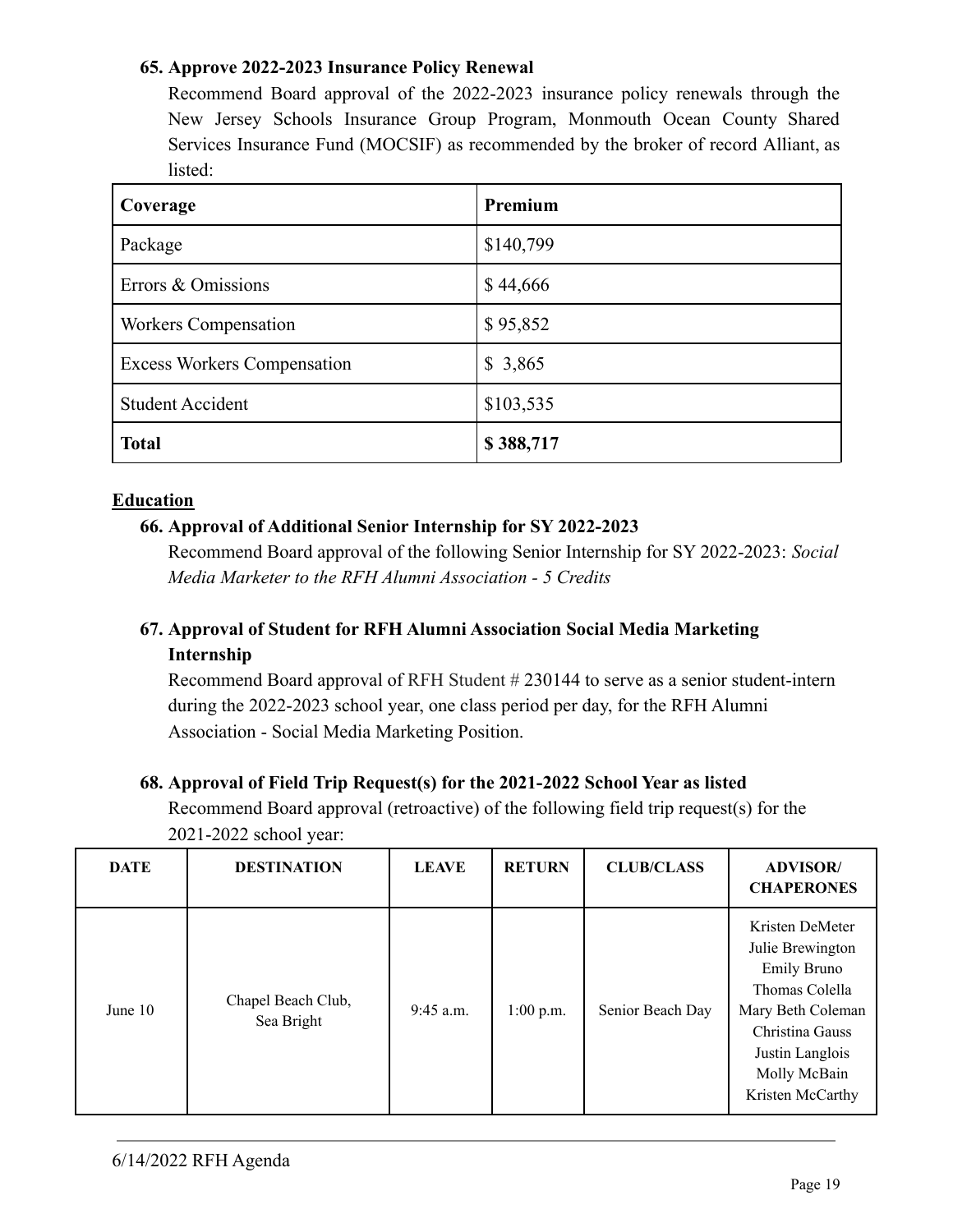|  |  | Rebecca McKenna |
|--|--|-----------------|
|  |  | Rob Orrok       |
|  |  | Alyssa Trocchia |
|  |  | Eric Zullo      |

## **69. Approval of Fundraising Request(s) for the 2021-2022 School Year as listed**

Recommend Board approval (retroactive) of the following fundraising request(s) for the 2021-2022 school

year:

| <b>DATE</b> | <b>CLUB</b>           | <b>ADVISOR(S)</b> | <b>ACTIVITY</b>                                                                           |
|-------------|-----------------------|-------------------|-------------------------------------------------------------------------------------------|
| June 2      | Spanish Honor Society | Christina Gauss   | Languapalooza - To Benefit Families<br>Impacted by the Fair Haven Fire of<br>May 25, 2022 |

## **70. Approval of Home Instruction**

Recommend Board approval of home instruction for the 2021 - 2022 school year as listed:

| <b>STUDENT NO.</b> | <b>TIME FRAME</b>                                                                                        | <b>REASON</b> | <b>PROVIDER/COST</b>                |
|--------------------|----------------------------------------------------------------------------------------------------------|---------------|-------------------------------------|
| 25000003           | $5/17 - 6/17$<br>10 hours per week                                                                       | Medical       | <b>RFH</b> Faculty<br>\$55 per hour |
| 220177             | $5/16 - 6/30$<br>10 hours per week                                                                       | Medical       | Facility<br>\$40 per hour           |
| 25000151           | $6/13 - 6/30$<br>10 hours per week<br>previously approved 3/8/2022 - hours<br>still need to be completed | Medical       | <b>RFH</b> Faculty<br>\$55 per hour |

## **71. Approval of Out-of-District Placements**

Recommend Board approval of the following out-of-district placements:

| <b>STUDENT</b><br>NO. | <b>PLACEMENT</b>                                   | <b>2022 ESY</b> | 2022<br><b>ESY</b><br><b>AIDE</b> | <b>TRANSPORTATION</b> |
|-----------------------|----------------------------------------------------|-----------------|-----------------------------------|-----------------------|
| 2400000170            | JET Program at<br>Collier Youth<br><b>Services</b> | \$10,920        | N/A                               | Yes                   |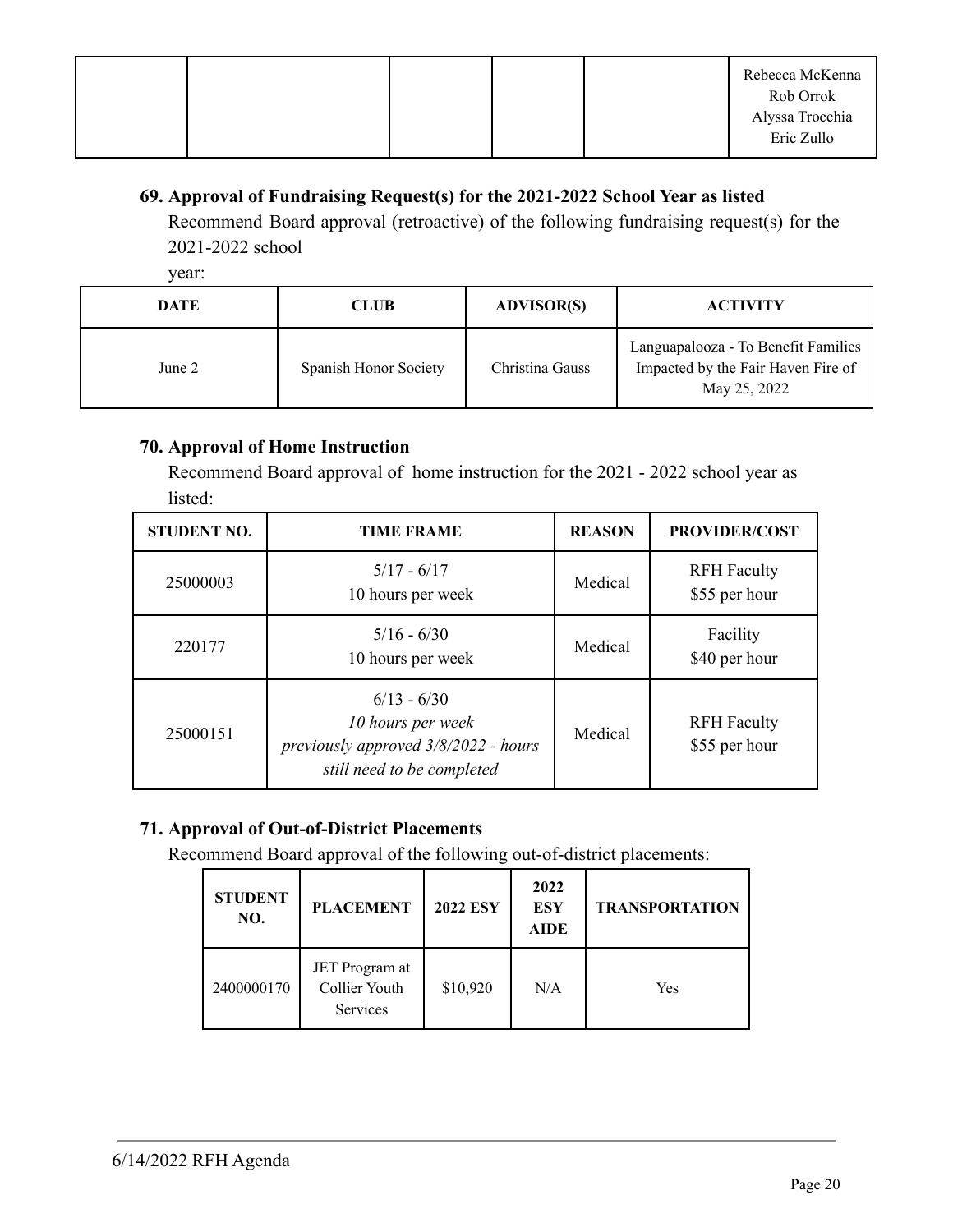## **72. Approval of EMPA Schedule**

| TIME /<br><b>DATE</b> | MONDAY,<br><b>JUNE 13</b> | TUESDAY,<br><b>JUNE 14</b> | WEDNESDAY,<br><b>JUNE 15</b> | THURSDAY,<br><b>JUNE 16</b> | FRIDAY,<br><b>JUNE 17</b>                 |
|-----------------------|---------------------------|----------------------------|------------------------------|-----------------------------|-------------------------------------------|
| $7:45 - 9:30$ a.m.    | Exam 3                    | Exam 1                     | Exam 4                       | Exam 6                      | Assessment                                |
| $9:30 - 10:00$ a.m.   | LRC                       | <b>LRC</b>                 | LRC                          | <b>LRC</b>                  | Makeup with<br>Administrative<br>Approval |
| $10:00 - 11:45$ a.m.  | Exam 8                    | Exam 2                     | Exam 5                       | Exam 7                      |                                           |

Recommend Board approval (retroactive) of the following EMPA schedule:

## **73. Approval of Professional Development Provider**

Recommend Board approval for Judy Lo Bianco from HPE Solutions, LLC, to present, *Implementing the 2020 NJSLS in Health and Physical Education: Including Standards-Aligned Lessons, Assessments, Resources,* on May 27, 2022 at a cost of \$750.00.

## **74. Approval of New Textbook Selection**

Recommend Board approval of the new textbook selections as listed below:

• Physics; 12th Edition

## **75. Recommend Second Reading and Approval of Policies**

Recommend Board second reading and Board approval of the policies listed below:

- $\bullet$  Bylaw 0155 Board Committees
- Policy 2415.05 Student Surveys, Analysis, Evaluations, Examinations, Testing or Treatment
- Policy and Regulation 2431.4 Prevention and Treatment of Sports Related Concussions and Head Injuries
- Regulation 2460.30 Additional Compensatory Special Education and Related Services
- Policy 2451 Adult High School (Mandated)
- Policy and Regulation 2622 Student Assessment (Mandated)
- Policy 5541 Anti-Hazing (New/Mandated)

## **76. Recommend First Reading of Policies**

Recommend first reading of the policies listed below by the RFH Board of Education:

- Policy 1648.15 COVID-19 Record Keeping for Healthcare Settings in School Buildings (Mandated)
- Policy 2417 Student Intervention and Referral Services (Revised / Mandated)
- Policy 5512 Harassment, Intimidation and Bullying (Revised / Mandated)
- Policy and Regulation 5751 Sexual Harassment of Students (Mandated)
- Policy and Regulation 7410 Maintenance and Repair (Revised / Mandated)
- Policy 8420 Emergency and Crisis Situations (Revised / Mandated)
- Policy 8465 Bias Crimes and Bias Related Acts (Mandated)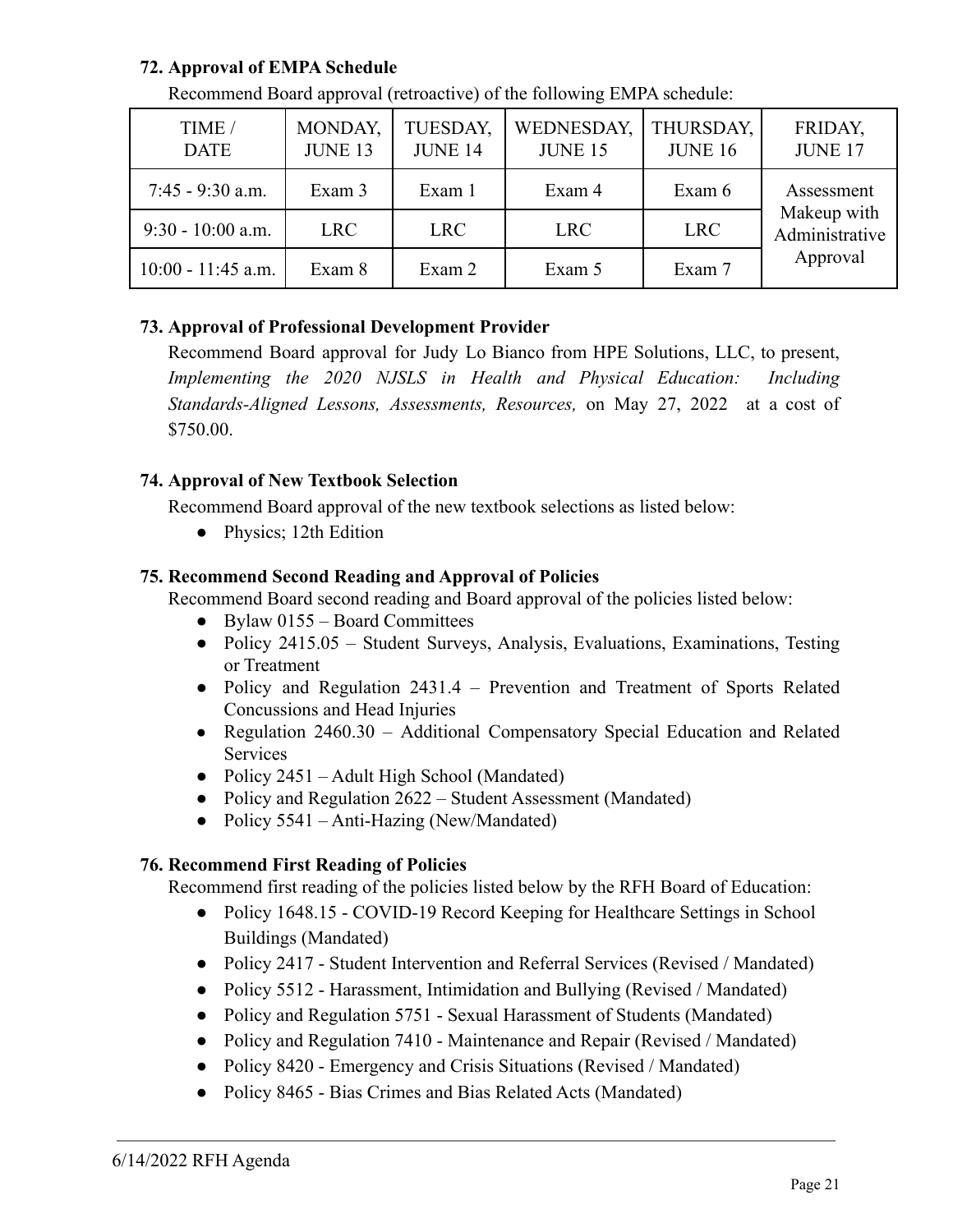- Policy and Regulation 9320 Cooperation with Law Enforcement Agencies (Revised / Mandated)
- Policy 9560 Administration of School Surveys (Mandated)
- Policy 7510 Use of School Facilities (Amended)
- 11. Motion to Approve Recommendations
- 12. Approval Vote
- 13. Discussion Items
- 14. Public Comment Any School Related Topic
- 15. Executive Session
	- ❖ Student Matters
	- ❖ Personnel
	- ❖ Attorney/Client Privilege
- **WHEREAS**, the Open Public Meetings Act, N.J.S.A. 10:4-6 et seq., (the "Act") provides that the Rumson-Fair Haven Board of Education may hold an "Executive Session" from which the public is excluded to discuss matters that are one of the nine (9) subject matters listed Section 12(b) of the Act; and
- **WHEREAS**, it is recommended by the Business Administrator that the Rumson-Fair Haven Board of Education go into Executive Session on June 14, 2022 to discuss matters that are permissible for discussion in Executive Session; and
- **WHEREAS**, the length of the Executive Session is estimated to be 45 minutes after which the public meeting of the Board may reconvene and proceed with business; and
- **WHEREAS**, that the Board hereby declares that its discussion of the following subject(s) will be made public at a time when the public's interest in disclosure is greater than any privacy or governmental interest being protected from disclosure.
- **NOW, THEREFORE, BE IT RESOLVED** by the Rumson-Fair Haven Board of Education that the Board shall go into Executive Session to discuss the following items:
- ITEMS DISCUSSED IN EXECUTIVE SESSION MAY RESULT IN BOARD ACTION WHEN THE BOARD RECONVENES TO PUBLIC SESSION.
- 16. Reconvene Public Session

# **77. ADDITIONALACTION ITEM**

## **Recommend Board Affirm, Reject or Modify the June 14,2022 HIB Report**

| CASE H | <b>DATE OF WRITTEN REPORT</b> | <b>DETERMINATION</b> | <b>AFFIRM, REJECT,</b><br><b>MODIFY</b> |
|--------|-------------------------------|----------------------|-----------------------------------------|
| 22     | 5/23/2022                     | <b>NOT HIB</b>       |                                         |
| 23     | 5/23/2022                     | <b>NOT HIB</b>       |                                         |